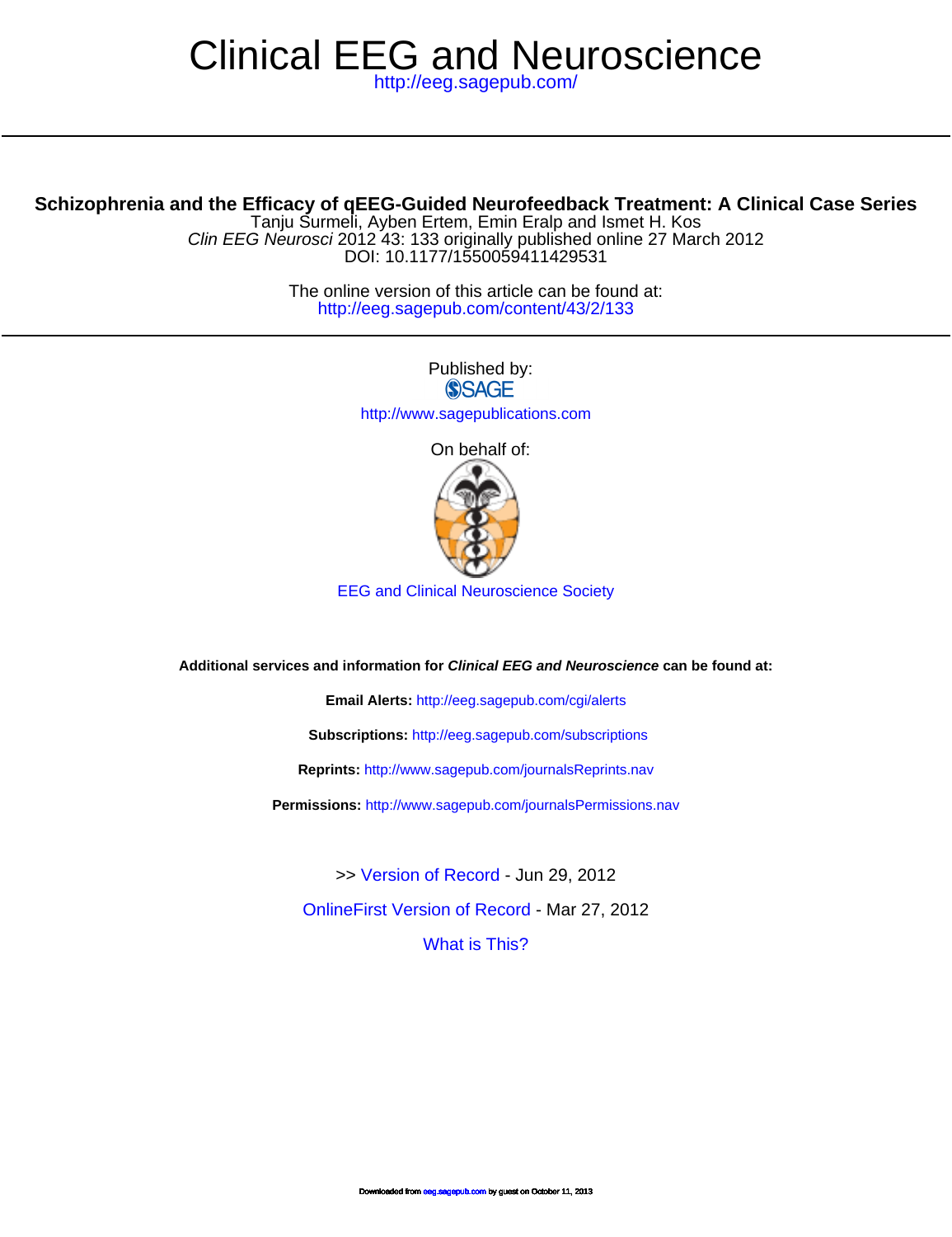# Schizophrenia and the Efficacy of qEEG-Guided Neurofeedback Treatment: A Clinical Case Series

Clinical EEG and Neuroscience 43(2) 133-144  $\odot$  EEG and Clinical Neuroscience Society (ECNS) 2012 Reprints and permission: sagepub.com/journalsPermissions.nav DOI: 10.1177/1550059411429531 http://eeg.sagepub.com



## Tanju Surmeli<sup>I</sup>, Ayben Ertem<sup>I</sup>, Emin Eralp<sup>I</sup>, and Ismet H. Kos<sup>I</sup>

#### Abstract

Schizophrenia is sometimes considered one of the most devastating of mental illnesses because its onset is early in a patient's life and its symptoms can be destructive to the patient, the family, and friends. Schizophrenia affects 1 in 100 people at some point during their lives, and while there is no cure, it is treatable with antipsychotic medications. According to the Clinical Antipsychotic Trials for Interventions Effectiveness (CATIE), about 74% of the patients who have discontinued the first medication prescribed within a year will have a relapse afterward. This shows an enormous need for developing better treatment methods and better ways to manage the disease, since current therapies do not have sufficient impact on negative symptoms, cognitive dysfunction, and compliance to treatment. In this clinical case series, we investigate the efficacy of quantitative electroencephalography (qEEG) guided neurofeedback (NF) treatment in this population, and whether this method has an effect on concurrent medical treatment and on the patients. Fifty-one participants (25 males and 26 females) ranging from 17 to 54 years of age (mean: 28.82 years and SD: 7.94 years) were included. Signed consent was received from all patients. Most of the participants were previously diagnosed with chronic schizophrenia, and their symptoms did not improve with medication. All 51 patients were evaluated using qEEG, which was recorded at baseline and following treatment. Before recording the qEEG, participants were washed out for up to 7 half-lives of the medication. After Food and Drug Administration (FDA)-approved Nx-Link Neurometric analysis, qEEGs suggested a diagnosis of chronic schizophrenia for all participants. This was consistent with the clinical judgment of the authors. The participants' symptoms were assessed by means of the Positive and Negative Syndrome Scale (PANSS). Besides the PANSS, 33 out of 51 participants were also evaluated by the Minnesota Multiphasic Personality Inventory (MMPI) and the Test of Variables of Attention (TOVA), both at baseline and following treatment. Each participant was prescribed an NF treatment protocol based on the results of their qEEG neurometric analysis. Each session was 60 minutes in duration, with 1 to 2 sessions per day. When 2 sessions were administered during a single day, a 30-minute rest was given between the sessions. Changes in the PANSS, MMPI, and TOVA were analyzed to evaluate the effectiveness of NF treatment. The mean number of sessions completed by the participants was 58.5 sessions within 24 to 91 days. Three dropped out of treatment between 30 and 40 sessions of NF, and one did not show any response. Of the remaining 48 participants 47 showed clinical improvement after NF treatment, based on changes in their PANSS scores. The participants who were able to take the MMPI and the TOVA showed significant improvements in these measures as well. Forty were followed up for more than 22 months, 2 for 1 year, 1 for 9 months, and 3 for between 1 and 3 months after completion of NF. Overall NF was shown to be effective. This study provides the first evidence for positive effects of NF in schizophrenia.

#### Keywords

biofeedback, electroencephalography, neurofeedback, neurometric analysis, schizophrenia

Received July 2, 2010; accepted May 27, 2011.

## Introduction

Schizophrenia is a devastating mental illness that negatively affects the health and well-being of the patients, their families, and the resources of society. For the patient, it most often leads to continued disability and a poor quality of life. The course can be summarized as follows: about 45% recover after 1 or more episodes, about 20% show unremitting symptoms and increasing disability, and about 35% show a mixed pattern with varying degrees of remission and exacerbations of different length.<sup>1</sup>

<sup>1</sup> Living Health Center for Research and Education, Istanbul, Turkey

Corresponding Author:

Tanju Surmeli, Living Health Center for Research and Education, Koresehitleri Caddesi No. 49, Esentepe Sisli, Istanbul 34394, Turkey Email: neuropsychiatry@yahoo.com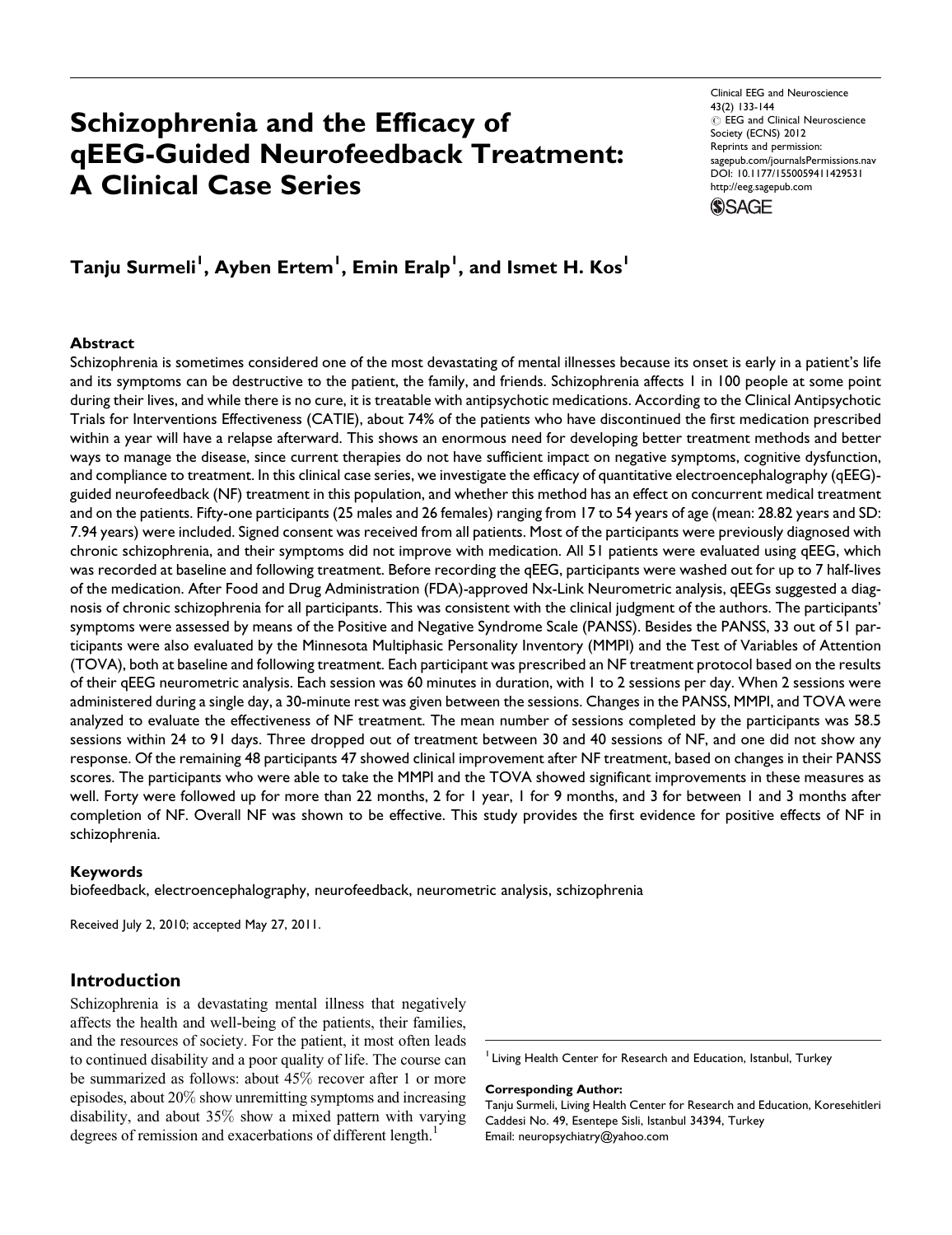The preferred treatment for schizophrenia is antipsychotic medication. However, antipsychotic medications target symptoms, have side-effects when used long term, and are not always effective. According to CATIE, about 74% of the patients who discontinued the first medication will have a relapse within a year.<sup>2</sup> Another problem with antipsychotic treatment is that it does not treat negative symptoms effectively. Antipsychotic medication response is often defined as a 20% reduction in Positive and Negative Syndrome Scale (PANSS) scores; however, this is difficult to translate into the real-world clinical setting.<sup>3</sup> In real-life clinical practice, antidepressants, have a success rate of only 40% to 50%. However, with quantitative electroencephalography (qEEG)-guided NF which customizes the treatment to the individual, this may increase to 80% to 90%. 4

Patients with schizophrenia do not always comply with treatment, and side effects make it hard to stay on medications for a prolonged period of time. There is a great need for better treatments to manage the disease.

## EEG/qEEG in Schizophrenia

Evaluation of EEG and qEEG literature on schizophrenia is complicated by heterogeneity of the illness and diversity of medication and dosage levels. In spite of these differences, there is considerable agreement. Abnormal EEG findings are seen in 20% to 60% of patients.<sup>5–7</sup> Most often EEGs have been characterized by decreased alpha activity and/or increased beta activity.<sup>6,8–16</sup> Others have reported shifted alpha mean frequency or reduced alpha responsiveness $6.9,17$  and increased slow activities. $14,18-21$  Negative symptoms have been correlated with delta waves, especially in temporal areas, $^{22}$  coupled with decreased alpha and increased beta. In studies conducted by John et al 5 subtypes were detected by cluster analysis. qEEG profiles were characterized by increased theta and decreased alpha and beta in anterior regions; excessive beta in anteriotemproal regions; increased theta and alpha with decreased beta; increased alpha with a decrease in all other activities especially delta; and theta in frontal areas, and excessive theta and delta in posterior areas.<sup>23</sup> Groups identified by this cluster analysis have displayed different responses to treatment with haloperidol<sup>24</sup> or risperidone.<sup>25</sup> Additional evidence of heterogeneity has been provided in qEEG studies by other groups.26,27 Other studies have shown greater coherence in patients compared to healthy controls.<sup>28,29</sup>

Antipsychotic medications, especially neuroleptics, tend to normalize qEEG deviations (ie, increase alpha power and reduce beta power).<sup>21,30,31</sup> Medication was associated with clinical improvement and increases in spectral power but not with changes in coherence values. This confirms earlier investigations, suggesting that increased coherence reflects the presence of anomalous cortical organization rather than medication effects or transient states related to acute clinical disturbance.<sup>32,33</sup>

Other studies have shown that neuroleptics increase slow activity and decrease beta activity.<sup>34–36</sup> However, there are reports of increased delta in patients off medication for several weeks<sup>11,14,37</sup> and reduction in delta or theta when medication is resumed.<sup>30,38,39</sup> The decrease in alpha power was associated with patient's psychotic symptoms $40,41$  and clinical improvement in negative symptoms following clozapine treatment was correlated with the degree of photically driven alpha EEG normalization in the frontal cortex. $42,43$ 

## NF in Schizophrenia

NF is an operant conditioning paradigm whereby patients are given contingent audio/visual rewards for producing specific patterns of brain wave activity. Since the 1960s, studies have shown that through NF patients can be taught to promote normal functioning of the brain by normalizing dysfunctional brainwave patterns characterized by excessive slow wave activity.<sup>44,45</sup> NF presents the user with real-time feedback on brain wave activity, typically in the form of a video display and sound. The aim is to provide real-time information to the Central Nervous System (CNS) as to its current activity. For instance, people are asked to increase beta or sensorimotor rhythm (SMR) and decrease delta and theta. When the desired paradigm is accomplished, the patient is rewarded with a moving display and/or a sound. This is operant conditioning. In this study, the participant had to keep an airplane on the monitor above or below a set threshold. When the condition was not met, the tone stopped. Rewards included the receipt of points. Manual threshold setting was used since auto thresholding made the threshold too easy to reach, and no learning takes place.

Eric Kandel won a Nobel Prize in 2000 for showing that synaptic mechanisms of classical conditioning and operant conditioning (including RNA/DNA mechanisms) are universal throughout the animal kingdom, including humans. There is sensitization and habituation which are also scientifically understood but are not generally effective or long lasting and do not involve the same plasticity mechanism as operant and classical conditioning.46

NF can help attention-deficit hyperactivity disorder (ADHD) and social skills of children with ADHD,  $47-49$  seizure  $\frac{1}{2}$ disorder,<sup>50</sup> learning disabilities (LD),<sup>51–54</sup> substance abuse,<sup>55–57</sup> depression,<sup>58–61</sup> personality and mood instability,<sup>62,63</sup> and in significantly improving or redressing the symptoms of post-concussion syndrome (PCS),64–68 as well as improving similar symptoms in non-PCS patients.<sup>68</sup>

In a study of slow cortical potentials, NF showed an increase in cognitive functions in patients with schizophrenia. $69-71$ Another controlled case study showed the benefit of NF for sleep problems in chronic schizophrenia.72 Of 150 schizophrenic patients, 143 were discharged after self-regulation galvanic skin resistance (GSR) training. This group had an average hospitalization of 9 years (maximum 45 years). After the biofeedback (BF) treatment, they remained out of hospital for 3 years.<sup>73</sup> There are reports of successful stress reduction with EMG BF in patients with schizophrenia.<sup>74,75</sup> Although these were BF paradigms and not NF, they demonstrate the feasibility of operant conditioning with schizophrenia.<sup>70</sup>

Current available evidence does not provide enough information to predict which antipsychotic will provide the best treatment with the least side effects. Therefore, current drug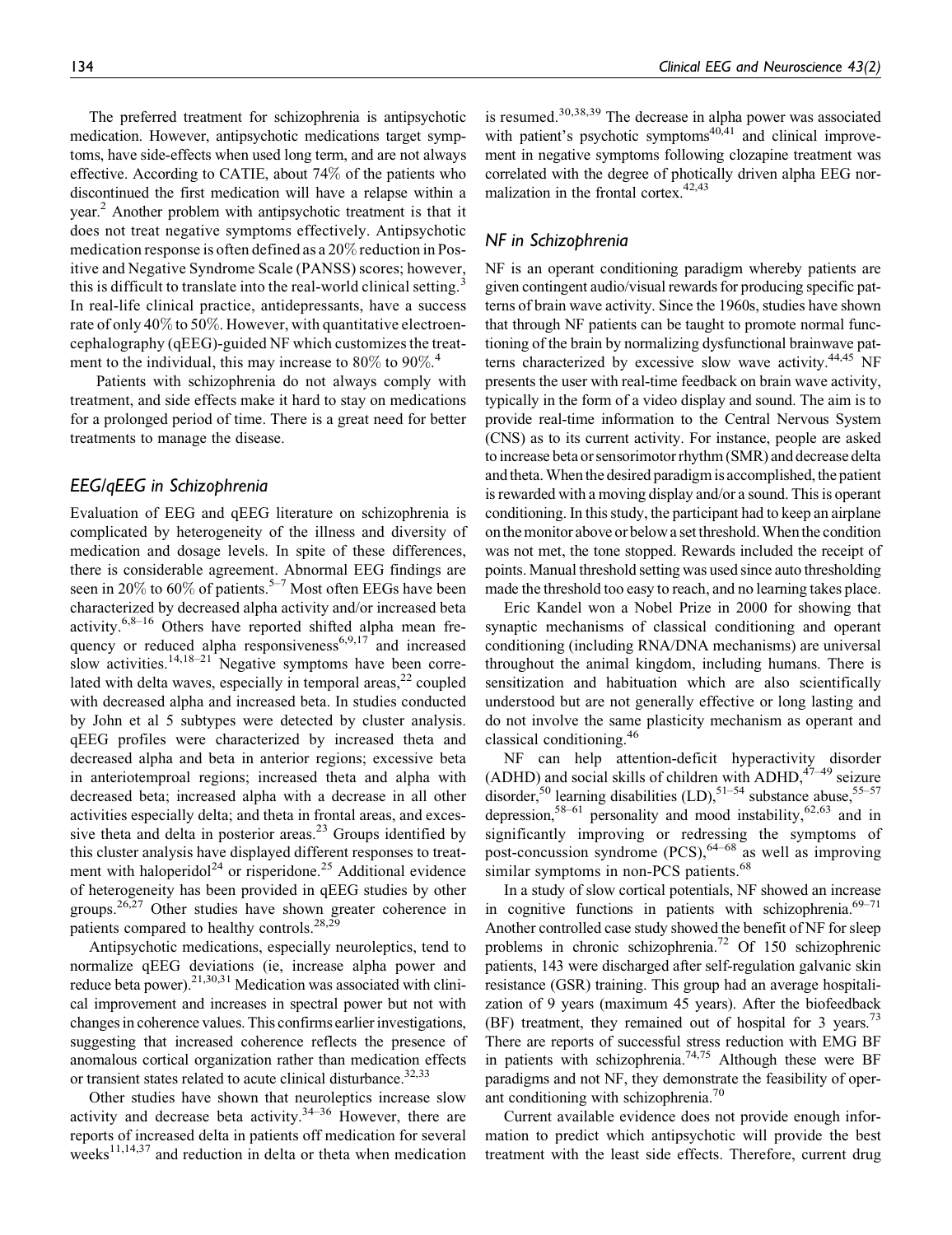selection involves a trial and error approach.<sup>71</sup> One-size-fits-all treatment may not be beneficial and more personalized treatments may be more helpful. Using low-frequency (1 Hz) stimulation with repetitive transcranial magnetic stimulation (rTMS) over the left temporal–parietal cortex, Hoffman et al,<sup>76</sup> found statistically significant decreases in auditory hallucinations in schizophrenia as compared with sham stimulation. These results have been replicated by d'Alfonso et al.<sup>77</sup> Rollnik et al<sup>78</sup> used fast rTMS of 20 Hz at 80% motor threshold in schizophrenia, and found that 2 weeks of daily treatment over the left dorsolateral prefrontal cortex significantly reduced psychotic symptoms, whereas depressive and anxiety symptoms did not change. These rTMS studies raise the possibility that NF could be an alternative treatment for depression<sup>79</sup> and schizophrenia.

While NF has been extensively studied in the treatment of many disorders, there have been no published reports on its clinical effects in the treatment oF schizophrenia besides its utility in sleep.

### Materials and Methods

The study included 51 participants (mean age  $28.8 \pm 7.9$  years) of whom 25 were male (mean age  $27.8 \pm 5.8$  years) and 26 were female (mean age 29.8  $\pm$  9.6 years). Education levels were: 1 elementary school graduate, 4 middle school graduates, 2 middle school dropouts, 17 high school graduates, 1 attending high school, 1 high school dropout, 15 university graduates, 8 attending university, and 2 university dropouts. The average age of onset of the illness was 20.5 years ( $\pm$  6.7 years), and the average duration of the illness was 8.8 years ( $\pm$  6.9 years). Of the 51 participants, 24 had a family history of schizophrenia. All used medication prior to the treatment. The mean of the total number of medications in the past was  $3.4 (\pm 2.1)$ , and currently was 1.6  $(\pm 1.6)$ . Eight of the 51 had been hospitalized previously, and all had been treated as outpatients.

All patients met Diagnostic and Statistical Manual of Mental Disorders (Fourth Edition [DSM-IV]) guidelines for schizophrenia, had received at least 1 ineffective treatment and had a total PANSS score of 70 or above. Additionally, the participants had no physical illness and laboratory tests (hemogram, B12, B6, folic acid, thyroid stimulating hormone (TSH), and urine drug screening for illicit drugs) were normal. Finally, the baseline NxLink Database classification showed similarity with the schizophrenia discriminant at the  $P < .01$  level or better, confirmed with the clinical judgment of the first author. Subjects with a comorbid psychiatric disorder, a history of past or present drug abuse, a head trauma with loss of consciousness, a risk of suicide and/or abnormal blood test results were excluded from the study.

PANSS, MMPI and TOVA were administered to all participants. Data were not obtained from those whose cognitive state invalidated the results. PANSS was obtained from all 51 participants, and MMPI and TOVA from 33 participants.

To ensure that the baseline EEG was not contaminated by any medication, all participants were washed out for 7 halflives of the medications (eg, if they were on risperidone, the 7 half-life of the medication is 6 days, so qEEG was recorded

on the seventh day). qEEGs were recorded with a FDA approved Lexicor Neurosearch-24 qEEG system (software version 3.10). Samples, at 128 samples per second, were analyzed using the FDA approved Nx-Link database software (version 2.40). This neurometric approach is based on quantitative measurements of electrophysiological data which reflect various aspect of brain function and is based on the work of John et al. It provides a precise, reproducible estimate of the deviation of an individual record from normal.<sup>80</sup> EEGs were compared with the NxLink database before and after treatment, as well as after every 20 sessions. Divergence of electrical activity from norms, guided NF training of the areas that showed deviations from normal. In neurometric qEEG analysis, variables are Z scores (distance from the norm in standard deviation (SD) units. The rationale was that the participants who normalized their qEEG Z scores would benefit the most. After the qEEG, and only if necessary to avoid a full-blown psychotic episode, medication was reintroduced. Otherwise, the participants remained medication free. Antipsychotic medications could not then affect the EEG, especially by increasing coherence and coherence abnormalities. All the NF training was by Lexicor Biolex software. The mean number of sessions was 58.5 within 24 days to 91 days. Each session was 60 minutes long (30-minute rest between 30 minutes of training).

Electrode sites were based on the qEEG location of the deviant Z scores. A general rule is to link the patient's symptoms to deviant Z scores located in regions of the scalp related to functional specialization in the brain. $65$  The electrode sites for training were based on the International 10-20 system except for  $FPO<sub>2</sub>$  site.<sup>81</sup>

Because of the lack of publications in the area of NF treatment in schizophrenia, we have relied on our clinical experience in determining the brain areas to be treated. We first treated hypercoherence, and then concentrated on areas that showed increased relative power. This was done for all brain areas. The list given below is a general summary of training protocols used.

Hypercoherence can be considered as a lack of differentiation of brain functions or as a decrease in ''flexibility'' of functioning.

FP1-FP2, F3-F4: Alpha coherence inhibit, alpha inhibit, beta (21-32) inhibit;

C3-C4, P3-P4, T3-T4: Beta coherence inhibit, beta (13-32) inhibit, delta inhibit;

O1-O2: Theta coherence inhibit, theta inhibit, beta (13-32) inhibit.

Based on qEEG analysis

Pz: Inhibit alpha, theta, and beta monopolar montage; O1: Inhibit alpha and theta monopolar montage.

The frontal and frontotemporal electrode sites below were selected according to the participants' qEEG. Brodmann Area 10 is consistent with the previous schizophrenia research, which implicates this area in deficits of working memory, executive functioning, emotional regulation, and underlying biological abnormalities in synaptic (glutamatergic) transmission.<sup>82</sup>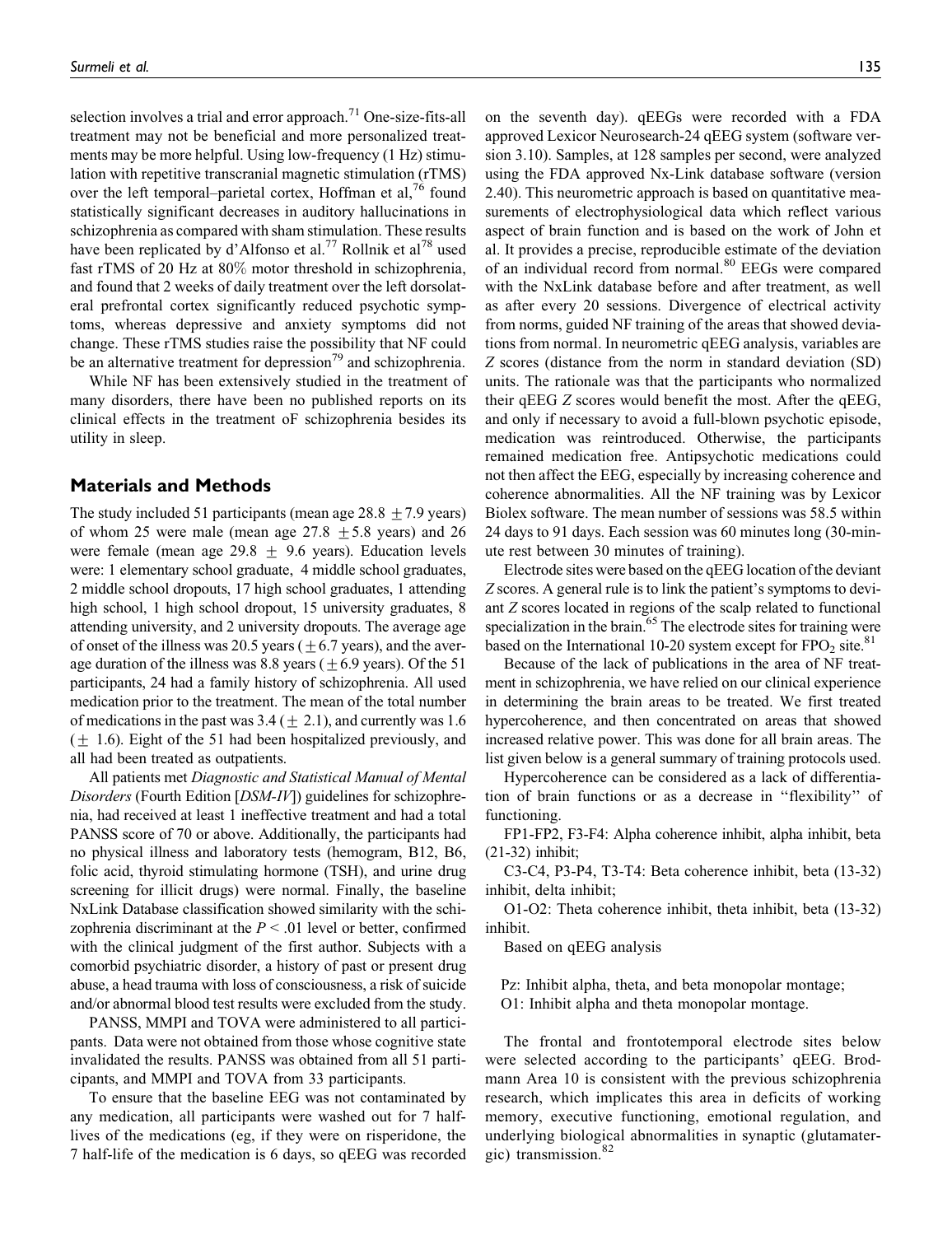Sites which are helpful in attention, motivation, and inhibition of emotions, are:

Fp1-Fp2: inhibit beta, delta, and theta bipolar montage.

In Brodmann area 46 (F3-F4), in a study conducted by Keriakous et al,  $83$  genes that are expressed differently in schizophrenics have been identified. The changes in the gene expression may be related to the changes in the symptom profile of progressing schizophrenia in some patients.<sup>83</sup>

This site has been found to be helpful in judgment, plan, sustain attention, working memory, inhibition of responses, and verbal episodic memory retrieval:

F3-F4: inhibit alpha coherence, alpha, and beta bipolar montage.

Neurobiological and behavioral data are beginning to show that a common element in schizophrenia is the dysregulation of emotional arousal (eg, the hyperarousal associated with paranoid symptoms), $84$  hypoarousal associated with negative symptoms, $41$ and cognitive deficits secondary to both hyper- and hypoarousal.<sup>85</sup> Although a large body of publications suggests a prefrontal deficit in schizophrenia, newer findings suggest an imbalance, or dysregulation between the 2 primary components of a prefrontal– limbic negative feedback loop.<sup>86,87</sup> This can be related to the excitatory component of the amygdala,  $88,89$  and the inhibitory component provided primarily by the prefrontal regions.  $90,91$ 

The right frontal pole orbital  $(FPO<sub>2</sub>)$  site is helpful in fear and anxiety problems. This site is off the standard 10-20 system and sits at the juncture of the right brow bone and the top of the nose, in the inner corner of the eye socket.<sup>81</sup>

FPO<sub>2</sub>: reward alpha or theta; inhibit theta or alpha monopolar montage.

The sensory area is usually used for its calming effect:

Cz-C4: reward SMR up; inhibit alpha and theta bipolar montage and helpful in sleep;

Cz-C4: inhibit delta and theta bipolar montage.

Paranoid schizophrenia tends to show differences in BA10 and 46 and the prefrontal–limbic circuit. $82,83$  The corresponding NF training lead was found to be helpful in paranoia:

F7-T3: inhibit alpha, theta, and beta bipolar montage.

The following sites may be helpful for auditory hallucinations. Functional magnetic resonance imaging showed that this group shows significantly lower connectivity between left temporal cortex and left dorsolateral prefrontal cortex.<sup>92,93</sup>

F7-T3, T3-T4: inhibit alpha and theta bipolar montage.

This site below may be helpful for visual hallucinations (VHs).

O1-O2, P3-P4: inhibit theta and delta.



Figure 1. Positive and Negative Syndrome Scale (PANSS) changes.

The criteria used to shift from one site to another were the Z score values of the qEEG, complemented by the first author's clinical experience.

### **Results**

Of the 48 participants, 47 showed clinical improvement after NF treatment, based on PANSS scores. The participants who were able to take the MMPI and the TOVA showed significant improvements on these measures as well. Of the 51 patients, 3 dropped out of treatment between 20 and 40 sessions of NF treatment and 1 out of 51 did not show any response. Forty of the participants in this study were followed up for more than 22 months, 2 were followed for 1 year, 1 was followed for 9 months, and 3 were followed for between 1 and 3 months after the completion of their NF treatment. The mean number of sessions completed by the participants was 58.5 sessions within 24 days to 91 days.

Based on the PANSS, the group, as a whole, showed a statistically significant improvement. At baseline the PANSS total score (mean + SD) was  $110.24 + 21.62$  (positive:  $20.22 +$ 7.22; negative: 28.66  $\pm$  7.22; and global: 60.36  $\pm$  11.77) (Figure 1 and Table 1). Posttreatment, the PANSS total score was reduced to  $19.56 + 26.78$  (positive:  $4.30 + 5.30$ ; negative: 5.30  $\pm$  7.38; and global: 9.96  $\pm$  15.32). The total change in the PANSS total score was  $-90.7$  (positive:  $-16.9$ ; negative:  $-23.4$ ; and global:  $-50.4$ ) which was significant at the  $P < 0.01$ level based on a repeated measures analysis of variance (ANOVA), with accounting for intraparticipant effects  $(F_{1,100})$  $= 370.61$ ,  $\eta^2(1,100) = .88$ ). Overall, the mean percentage change observed in this group was  $82\%$  ( $\pm 23\%$ ).

Based on the PANSS, 47 of the 48 patients responded to treatment, as defined by a 20% or higher decrease in the total score, the criteria used in clinical trials. $3$  This result was in agreement with clinical observations. All participants tolerated, and were compliant with, the treatment.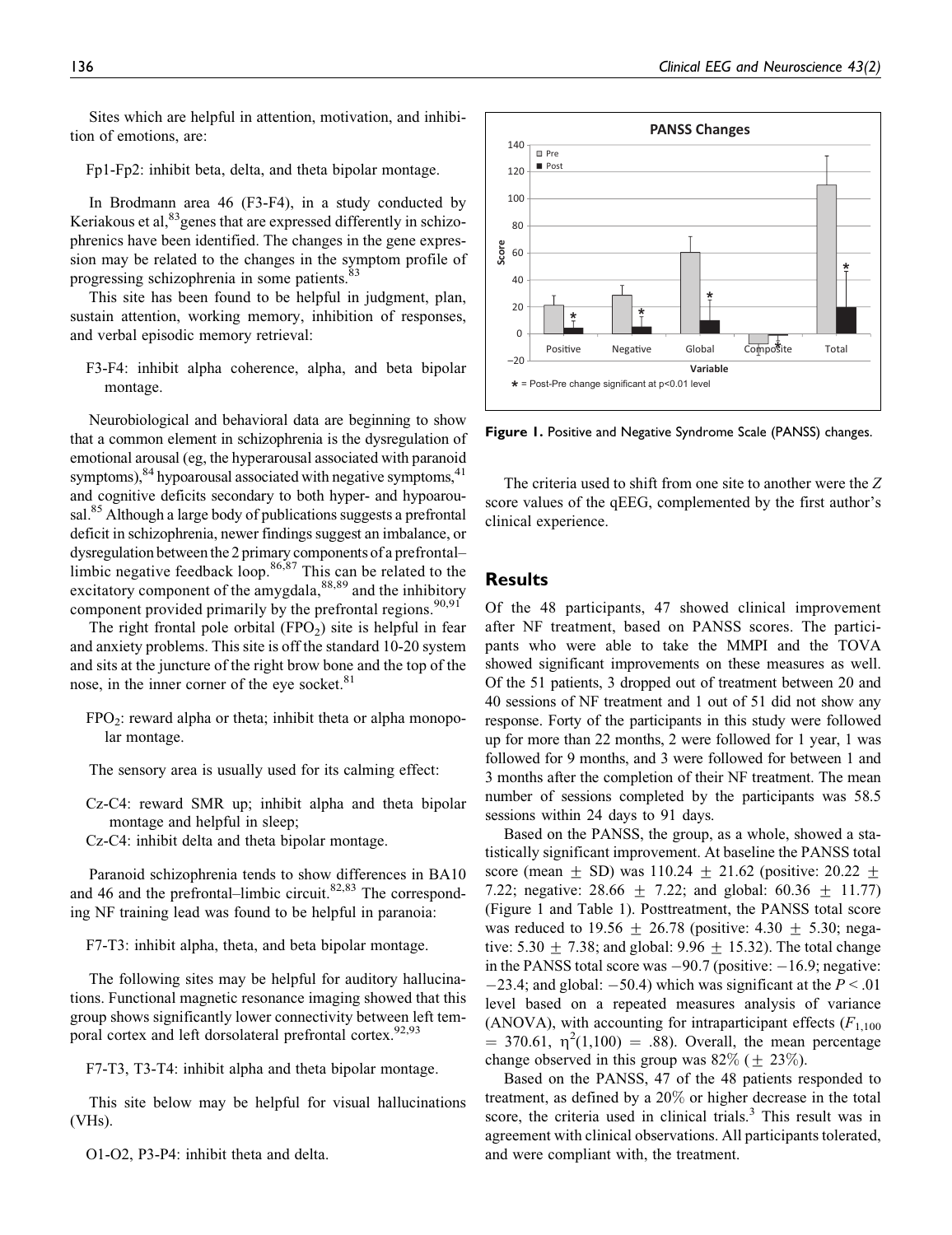|                 | Positive |      |          | Negative |          | Global |         | Composite | Total    |       |
|-----------------|----------|------|----------|----------|----------|--------|---------|-----------|----------|-------|
| Score           | Pre      | Post | Pre      | Post     | Pre      | Post   | Pre     | Post      | Pre      | Post  |
| Mean            | 21.22    | 4.30 | 28.66    | 5.30     | 60.36    | 9.96   | $-7.44$ | $-1.00$   | 110.24   | 19.56 |
| Std. Dev.       | 7.17     | 5.30 | 7.22     | 7.38     | 11.77    | 15.32  | 8.50    | 4.07      | 21.62    | 26.78 |
| Change          | $-16.92$ |      | $-23.36$ |          | $-50.40$ |        | 6.44    |           | $-90.68$ |       |
| $F_{1,102}$     | 251.97   |      | 275.34   |          | 340.27   |        | 24.45   |           | 370.61   |       |
| $\eta^2(1,102)$ | .84      |      | .85      |          | .87      |        | .33     |           | .88      |       |
| Significance    | P < 0.01 |      | P < 0.01 |          | P < 0.01 |        | P < .01 |           | P < .01  |       |

Table 1. Changes in the Severity of Illness Based on the Positive and Negative Syndrome Scale (PANSS)

Table 2. Changes in the Severity of Illness Based on the Minnesota Multiphasic Personality Inventory (MMPI)

|                              |          | Schizophrenia |          | Paranoia |          | Psychopathic<br><b>Deviation</b> |          | Depression |
|------------------------------|----------|---------------|----------|----------|----------|----------------------------------|----------|------------|
| Score                        | Pre      | Post          | Pre      | Post     | Pre      | Post                             | Pre      | Post       |
| Mean                         | 67.91    | 54.21         | 65.79    | 53.64    | 72.00    | 59.33                            | 69.94    | 54.94      |
| Std. Dev.                    | 15.00    | 10.06         | 13.49    | 6.87     | 14.22    | 12.99                            | 14.31    | 13.67      |
| Change                       | $-13.70$ |               | $-12.15$ |          | $-12.67$ |                                  | $-15.00$ |            |
|                              | 25.77    |               | 25.37    |          | 26.01    |                                  | 20.74    |            |
| $F_{1,64}$<br>$\eta^2(1,64)$ | .43      |               | .44      |          | .45      |                                  | .39      |            |
| Significance                 | P < .01  |               | P < .01  |          | P < 0.01 |                                  | P < .01  |            |



Figure 2. Pre-post Minnesota Multiphasic Personality Inventory (MMPI) changes.

MMPI was administered before and after treatment; however, results were only available for 33 out of the 51 participants. Four scores were analyzed (Table 2 and Figure 2); schizophrenia, paranoia, psychopathic deviation, and depression (Figure 2 ).

There was a trend toward normalization in all the MMPI. Changes were statistically significant (except for masculinity/

femininity and mania scores) based on a repeated measures ANOVA, taking into account intraparticipant interactions.

TOVA was conducted at baseline and after treatment. Previous experience with this test shows that patients with schizophrenia have a tendency to perform poorly on the auditory portion of the test.<sup>94</sup> Tables 3 and 4 and Figures 3 and 4 show it was true for this group of patients. There is a difference both with the norms and between the visual and auditory T-scores for this group. Data were available for only 34 participants since, due to their symptomatology at baseline, not all participants were capable of taking this test.

In general NF normalizes the  $T$  scores. As expected, the auditory scores are lower (less normal) than the visual scores. Although all scores showed improvement, in the visual subtest only Omission Errors and Reaction Time Variability shows statistically significant improvement. In the auditory subtest, all scores shows statistically significant increases (albeit the Reaction Time showed significance at a lower level) based on repeated measures ANOVA, accounting for intraparticipant variability.

qEEG results were compared against the NxLink diagnostic database (Table 5).

Of the 51 participants, 19 responded to treatment and their brain electrical activity changed to the point where they could no longer be classified as schizophrenic, using the NxLink database ( $P < 0.01$  chi-square). The qEEG of 31 did not change enough to exclude them from a schizophrenic classification, and 1 participant's post EEG could not be recorded. These electrophysiological changes do not indicate that the ''clinical'' diagnosis of schizophrenia has changed; it only indicates that the brain electrical activity is no longer similar to that of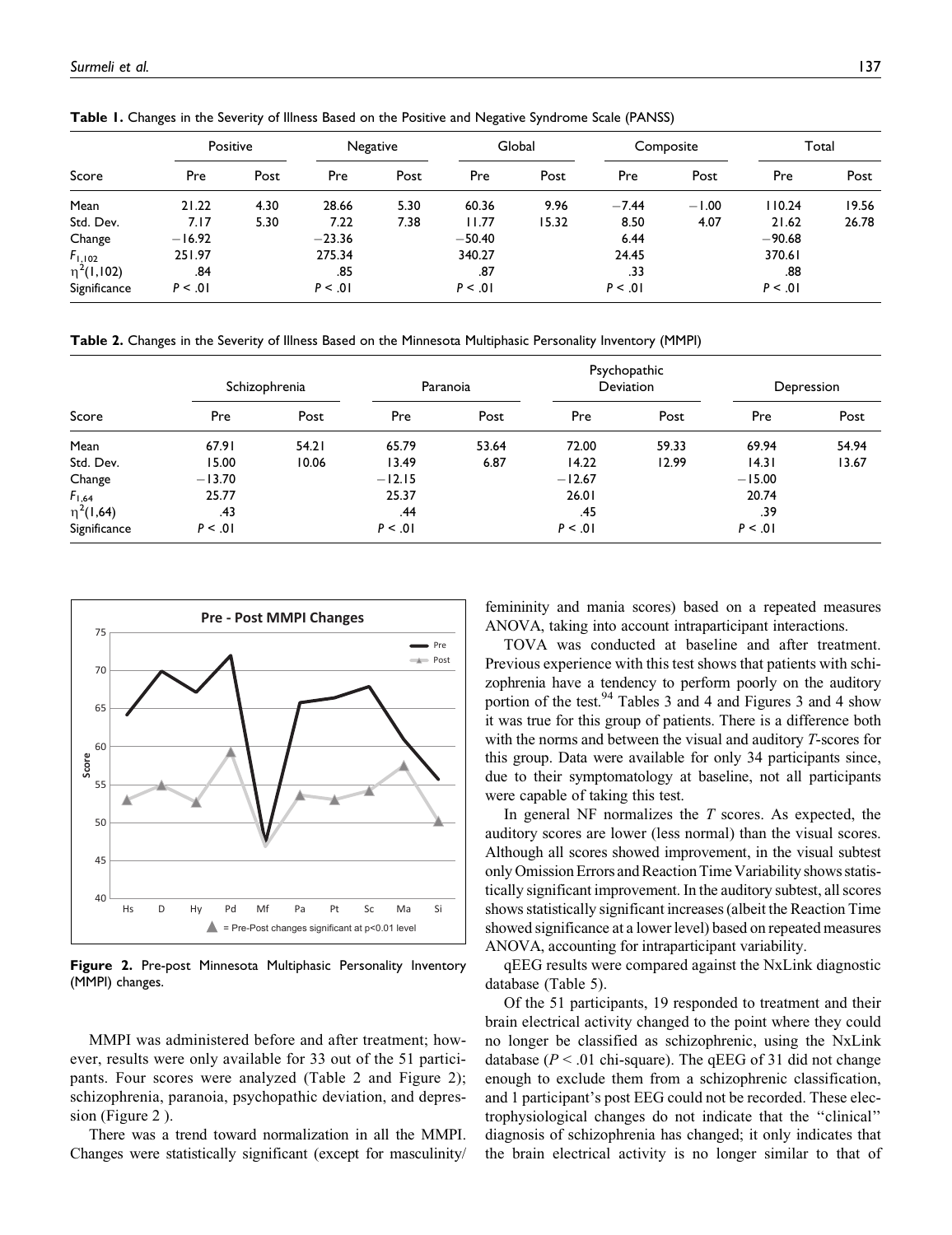|                              |          |                        |        | <b>Visual Subtest</b>    |       |                      |          |                       |
|------------------------------|----------|------------------------|--------|--------------------------|-------|----------------------|----------|-----------------------|
|                              |          | <b>Omission Errors</b> |        | <b>Commission Errors</b> |       | <b>Reaction Time</b> |          | <b>RT</b> Variability |
| Score                        | Pre      | Post                   | Pre    | Post                     | Pre   | Post                 | Pre      | Post                  |
| Mean                         | 75.58    | 92.67                  | 100.45 | 107.24                   | 98.18 | 103.85               | 76.30    | 91.21                 |
| SD                           | 30.08    | 23.04                  | 17.10  | 14.34                    | 24.61 | 16.08                | 28.36    | 25.09                 |
| Change                       | 17.09    |                        | 6.79   |                          | 5.67  |                      | 14.91    |                       |
|                              | 9.30     |                        | 2.34   |                          | 2.98  |                      | 7.18     |                       |
| $F_{1,68}$<br>$\eta^2(1,68)$ | .21      |                        | .06    |                          | .08   |                      | .17      |                       |
| Significance                 | P < 0.01 |                        | NS.    |                          | NS.   |                      | P < 0.01 |                       |

Table 3. Changes in Test of Variables of Attention (TOVA)

Table 4. Changes in Test of Variables of Attention (TOVA)

|                              |         |                        |         | <b>Auditory Subtest</b>  |         |                      |          |                       |
|------------------------------|---------|------------------------|---------|--------------------------|---------|----------------------|----------|-----------------------|
|                              |         | <b>Omission Errors</b> |         | <b>Commission Errors</b> |         | <b>Reaction Time</b> |          | <b>RT</b> Variability |
| Score:                       | Pre     | Post                   | Pre     | Post                     | Pre     | Post                 | Pre      | Post                  |
| Mean                         | 69.58   | 84.70                  | 69.21   | 89.15                    | 68.12   | 74.82                | 87.06    | 96.30                 |
| Std. Dev.                    | 27.48   | 24.73                  | 26.92   | 22.12                    | 18.83   | 15.31                | 18.42    | 20.01                 |
| Change                       | 15.12   |                        | 19.94   |                          | 6.70    |                      | 9.24     |                       |
|                              | 10.09   |                        | 19.25   |                          | 4.18    |                      | 10.43    |                       |
| $F_{1,68}$<br>$\eta^2(1,68)$ | .23     |                        | .36     |                          | .11     |                      | .23      |                       |
| Significance                 | P < .01 |                        | P < .01 |                          | P < .05 |                      | P < 0.01 |                       |



60 70 80 90 e <sup>100</sup><br>**P** so 110 120 130 **Pre - Post Auditory TOVA Changes** Pre Post **\*\* \* \*\* \*\*** Omission Errors Comission Errors Reaction Time **RT Variablility Variable \*** = Post-Pre difference significant at p<0.05 level **\*\*** = Post-Pre difference significant at p<0.01 level

Figure 3. Pre-post visual changes.

Figure 4. Pre-post auditory Test of Variables of Attention (TOVA) changes.

schizophrenics and does not make any inferences to the clinical symptomatology. The qEEG deviations from normal of the prestudy EEG are as follows (Tables 6 and 7).

As can be observed, 73% of the participants show increased alpha and 20% show increased theta activity. Hypercoherence was seen in 63% of the participants and asymmetry in 43%. At the end of the study, hypercoherence decreased to 58%.

The qEEG of each of the patients was correlated with the schizophrenia subclassifications of John et al.<sup>23</sup> (Table 8).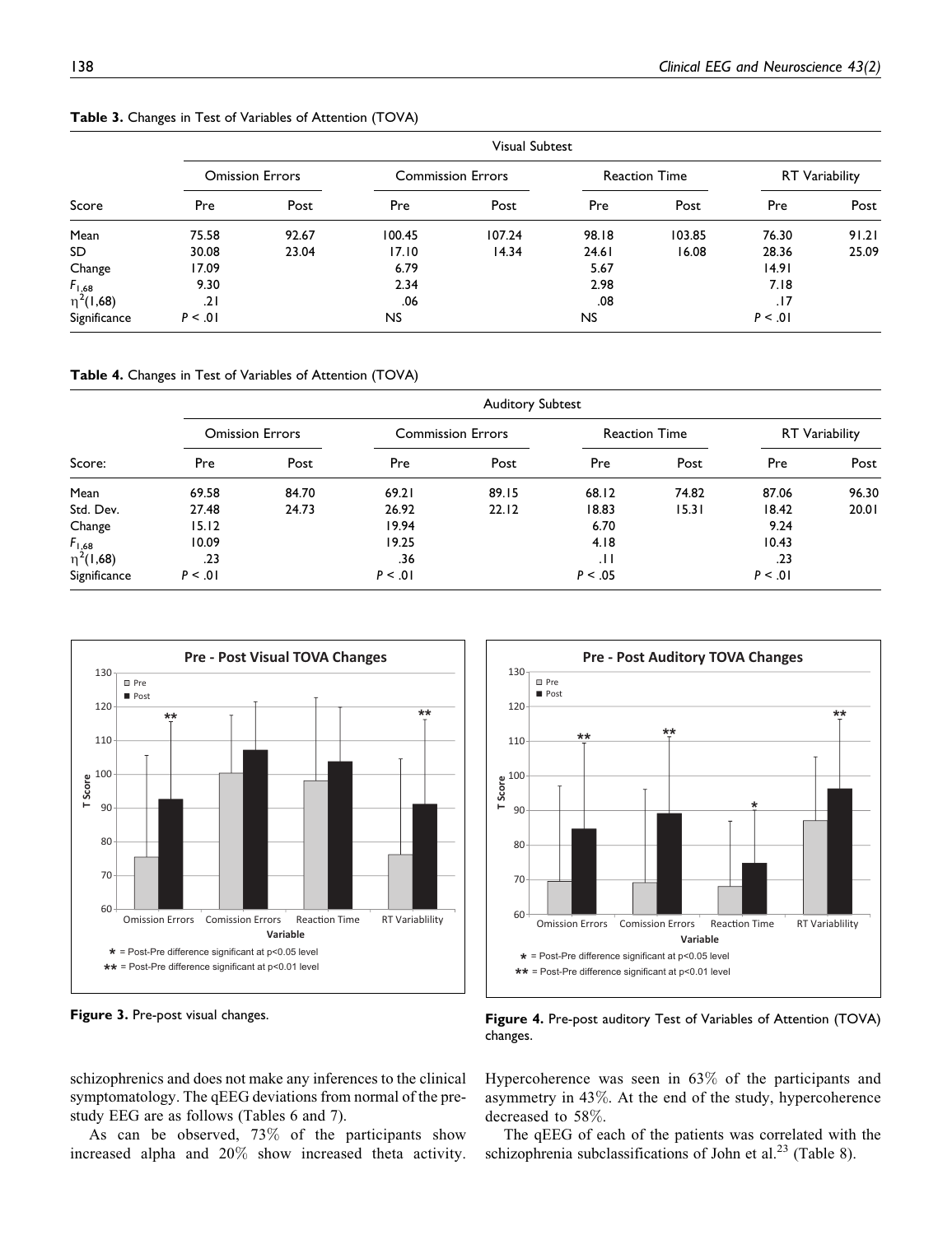Table 5. Pre-Post Comparisons of qEEG Classification<sup>a</sup>

| Pre – Post-gEEG Classification Change               | N  | ℅    |
|-----------------------------------------------------|----|------|
| Pre-schizophrenic, Post not schizophrenic           | 19 | 38%  |
| Pre-schizophrenic, Post-schizophrenic               | 31 | 62%  |
| Total (I participant did not have a post recording) | 50 | 100% |

Abbreviation: qEEG, quantitative electroencephalograph.

Significant at  $P < 01$  level based on  $\chi^2$  analysis.

Table 6. Characteristics of the Pre-qEEGs in Relative Power

| Type of Deviation From Norm   | # of Participants | Percent |
|-------------------------------|-------------------|---------|
| Significantly increased alpha | 4                 | 27%     |
| Increased alpha               | 23                | 45%     |
| Increased alpha total         | 37                | 73%     |
| Significantly increased theta | 9                 | 18%     |
| Increased theta               |                   | 2%      |
| Increased theta total         | 10                | 20%     |
| Increased beta/theta          |                   | 2%      |
| Increased alpha/theta         |                   | 2%      |
| Increased beta/alpha          |                   | 2%      |
| Increased coherence only      |                   | 2%      |
| Other total                   | 4                 | 8%      |
| Increased coherence           | 32                | 63%     |
| Increased asymmetry           | 22                | 43%     |

Abbreviation: qEEG, quantitative electroencephalograph.

Table 7. Coherence Changes

| Pre | %   | Post | %   |
|-----|-----|------|-----|
| 32  | 63% | າາ   | 58% |

The majority was in subtype cluster 3 (47%). Nine participants (18%) did not classify with any of the subgroups. However, these 9 subjects' qEEGs were classified as being similar to schizophrenics by the the NxLink Database. Posttreatment, 44% of the participants did not change classification, 20% changed, and 18% did not fit any of the subtypes. Of the 9 participants who did not fit any of subtypes at baseline, 3 fitted into one of the groups after treatment (Table 9).

## **Discussion**

Currently the treatment of choice for schizophrenia is antipsychotic medication. However, the effects of these medications are not consistent and the side effects can be severe, especially when used long term. Newer antipsychotics may be helpful in relieving negative symptoms, but their therapeutic effect is still lacking, especially when it comes to symptoms of mood and cognitive impairment. Despite these problems antipsychotics remain the treatment of choice. In the United States alone, newer antipsychotics have a  $90\%$  market share.<sup>95</sup>

Table 8. Quantitative EEG Classification With Schizophrenia Subtype **Discriminants** 

| Cluster        | Pre | ℅   | Post | ℅   |
|----------------|-----|-----|------|-----|
| Cluster 1      | 8   | 16% |      | 14% |
| Cluster 2      | 3   | 6%  | 4    | 8%  |
| Cluster 3      | 22  | 43% | 16   | 32% |
| Cluster 4      | 9   | 18% | 7    | 14% |
| Cluster 5      | O   | 0%  |      | 2%  |
| Not classified | 9   | 18% | 15   | 30% |

Abbreviation: EEG, electroencephalograph.

Table 9. Pre-Post Schizophrenia Subtype Changes

| Change                                    | N  | ℅   |
|-------------------------------------------|----|-----|
| Classified at pre, not classified at post |    | 18% |
| Changed subtype classification            | 10 | 20% |
| No change                                 | 22 | 44% |
| Not classified pre and post               | 6  | 12% |
| Not classified at pre, classified at post | ২  | 6%  |

In this study, we explored the utility and efficacy of qEEGguided NF treatment in schizophrenia. Based on objective clinical measures, NF did have an effect. The PANSS showed a statistically significant improvement in all measures, and the improvement was greater than the 20% seen in most antipsychotic studies. The mean percentage change observed was  $82\%$  (+ 23%). It showed an effect on both positive and negative symptom scores, as well as on the global score. MMPI scores, except for masculinity/femininity and mania (which were not high initially), normalized at a statistically significant level. The depression score was higher than the schizophrenia score, which may lead to the question as to whether these were schizophrenic or depressed patients with schizophrenia-like symptoms. Previous experience with the MMPI shows that the single schizophrenia score is not the highest, and other scores can be higher. In a study conducted by Walters, it was observed that the depression/schizophrenia (schizophrenia/depression) high-point pair was the most frequent finding in a heterogeneous sample of inpatients with schizophrenia.<sup>96</sup> Electrophysiologically, the NxLink database did not classify the qEEG changes seen in any of the patients as similar to those seen in depression, which is consistent to the findings in other studies.<sup>97</sup> In a study conducted by Knott et al, the accuracy of separation and the sensitivity/specificity for depression using discriminant functions derived from qEEG was found to be 91.3% (for both), thus showing that electrophysiologically it is possible to distinguish depression from other diagnostic categories at a high level of accuracy and specificity.<sup>98</sup> Another factor that may contribute to the high depression score may be that these participants, due to the nature of their illness, feel depressed (although they may not meet the criteria of a major depression diagnosis), and therefore rate the MMPI accordingly. Finally, since all of the patients were subjected to a rigorous clinical interview by the first author,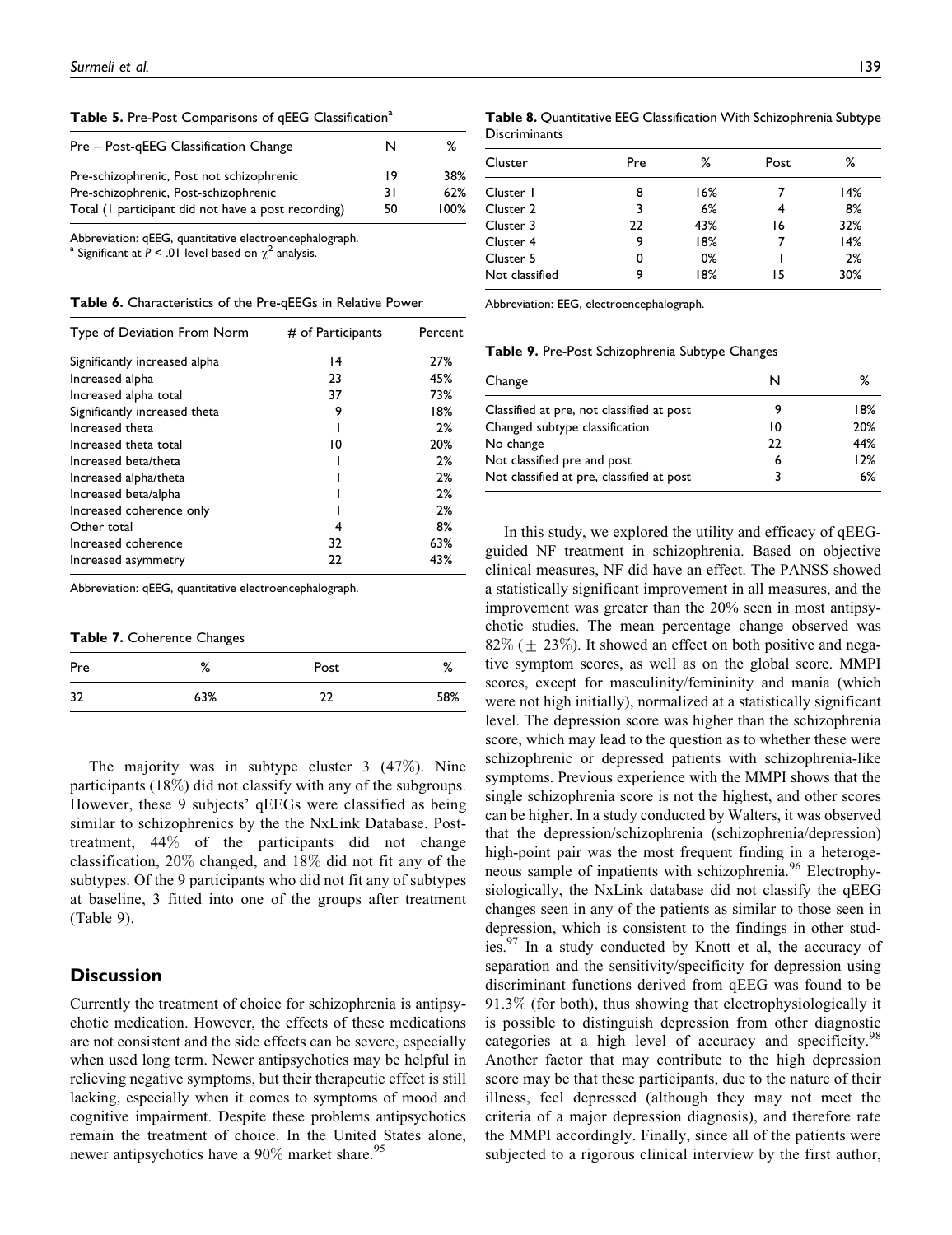| Number of Treatment Drugs | Pre          | Post |
|---------------------------|--------------|------|
| Mean number of drugs      | $\mathsf{L}$ | 0.7  |
| Standard deviation        | 1.15         | 0.9  |
| 0 Drugs                   | 20           | 27   |
| I Drug                    | 15           | 14   |
| 2 Drugs                   | 9            | 8    |
| 3 or More drugs           |              |      |

Table 10. Number of Treatment Drugs Needed Before and After NF **Treatment** 

Abbreviation: NF, neurofeedback.

none of them was found to meet the criteria for an affective disorder, whereas all of them met the DSM-IV criteria of schizophrenia.

When the baseline qEEG results were analyzed, the NxLink database was able to classify all of the patients as having a brain electrical activity similar to chronic schizophrenics. After treatment, 19 participants' brain electrical activity could no longer be classified as being similar to chronic schizophrenics.

Although it can be concluded that NF treatment was effective, it is important to translate these changes into how the treatment affected the quality of life. The participants were followed up for an average of 2 years after the completion of their NF. The observations are presented here to add a human component to the study:

Twenty-seven participants did not need any medication, and one was able to complete medical school. In schizophrenia, noncompliance is quite high and 74% discontinue their first medication. NF was an effective treatment; and since none of these patients needed medication, the problem of noncompliance was solved.

The remaining 24 participants required medication. One attempted suicide 6 months after NF while he was on medication. His rationale was that if he could not be cured there was no point in living. Fortunately, he did not succeed. One participant's mother called our center periodically over a span of 4 years relaying a variety of minor somatic complaints by her son, such as "There's a pain in my heart." These were managed easily by adjusting the participant's medication. One female patient remained medication free for 1 year, until she experienced a mild psychosis. She was put back on 5 mg olanzapine and a second course of NF treatment was prescribed. The patient responded very well to treatment and was able to graduate from college. One male participant called our center complaining that his mild paranoia bothered him and that he was having concentration problems at work. However, he was still able to go to work and function at a high level. Another male participant decided to stop taking medication after 2 years and experienced a mild psychosis. He was put back on medication (low dose of Zyprexa 10 mg  $1 \times 1$ ) and has been stable since that time.

Twelve (12) participants were put back on only 1 medication, and at half the recommended dose. For 6-36 months they did they not experience any side effects such as restlessness, sleepiness, tiredness, and EPS, and they are enjoying an improved, independent life.

Most of the participants developed enough insight to continue medication and keep their follow-up appointments. Overall, compliance (68%) was very good in this group.

At admission, most of the participants and their parents complained about the sedative side effects of medications but after NF these complaints ceased. When followed up (mean: 24 m + 19 STD), 27 (53%) participants remained medication free.

Overall, less medication was required to achieve the same treatment effect. At inclusion, the participants were taking an average of 1.1 medications ( $\pm$  1.2). At the end of treatment, this number was reduced to an average of 0.7 ( $\pm$  0.9) (Table 10). After NF the number of participants not requiring medication increased and the number of drugs needed decreased.

Before treatment, polypharmacy was common and of the 31 patients on medication at the time of admission 52% of the drugs were antipsychotics, 25% were antidepressants, 13% were anticonvulsants, and fewer than 5% were anxiolytics, antiparkinson medications, beta-blockers, lithium and cognitive activators. In this group, multiple antipsychotics, or an antipsychotic with an antidepressant and an anticonvulsant, were common. After NF, for the 24 patients who needed medication 91% were treated with a single antipsychotic. One patient was prescribed an additional cognitive activator, and 2 patients were given an anticonvulsant.

Overall compliance, whether to NF or medication was quite good. Most of the participants developed insight which enabled them to comply with treatment, self-monitor, and most importantly seek help when their condition worsened. Therapeutic compliance is important, but there are a variety of reasons why people discontinue medications: side effects often contribute, along with a lack of insight and cognitive dysfunction; therefore, adding NF treatment to evidence-based medication treatment seems to improve therapeutic compliance. An interesting feature was the prevalence of hypercoherence (63% of the participants, Table 7). A well-functioning brain is differentiated, and each area does its work. From an electrophysiological point of view, electrodes placed close to each other should be coherent, whereas electrodes farther apart are less so. $65$  It may be that the normal differentiation of the brain has been compromised by a disease process whereby the whole brain's network is working in tandem with the illness, thus losing its differentiation and, electrophysiologically, this is manifested as hypercoherence.<sup>99,100</sup> When this coherence is reduced by NF, the brain is able to conduct its normal operations. Finally, reduced sedation and stabilization with a single antipsychotic at half the therapeutic dose may show that NF prepares brain for the antipsychotics, potentiating their effects.

Dr Andrew Abarbanel, in discussing how NF is useful in ADHD stated that neural networks controlling the attention processes could be adjusted by neuromodulation, and in the long term could be stabilized into a stable state, and that this process yields longer lasting results compared to pharmacological treatment. He further postulated that this form of neuromodulation would be useful in depression, obsessive compulsive disorder (OCD), and schizophrenia, since different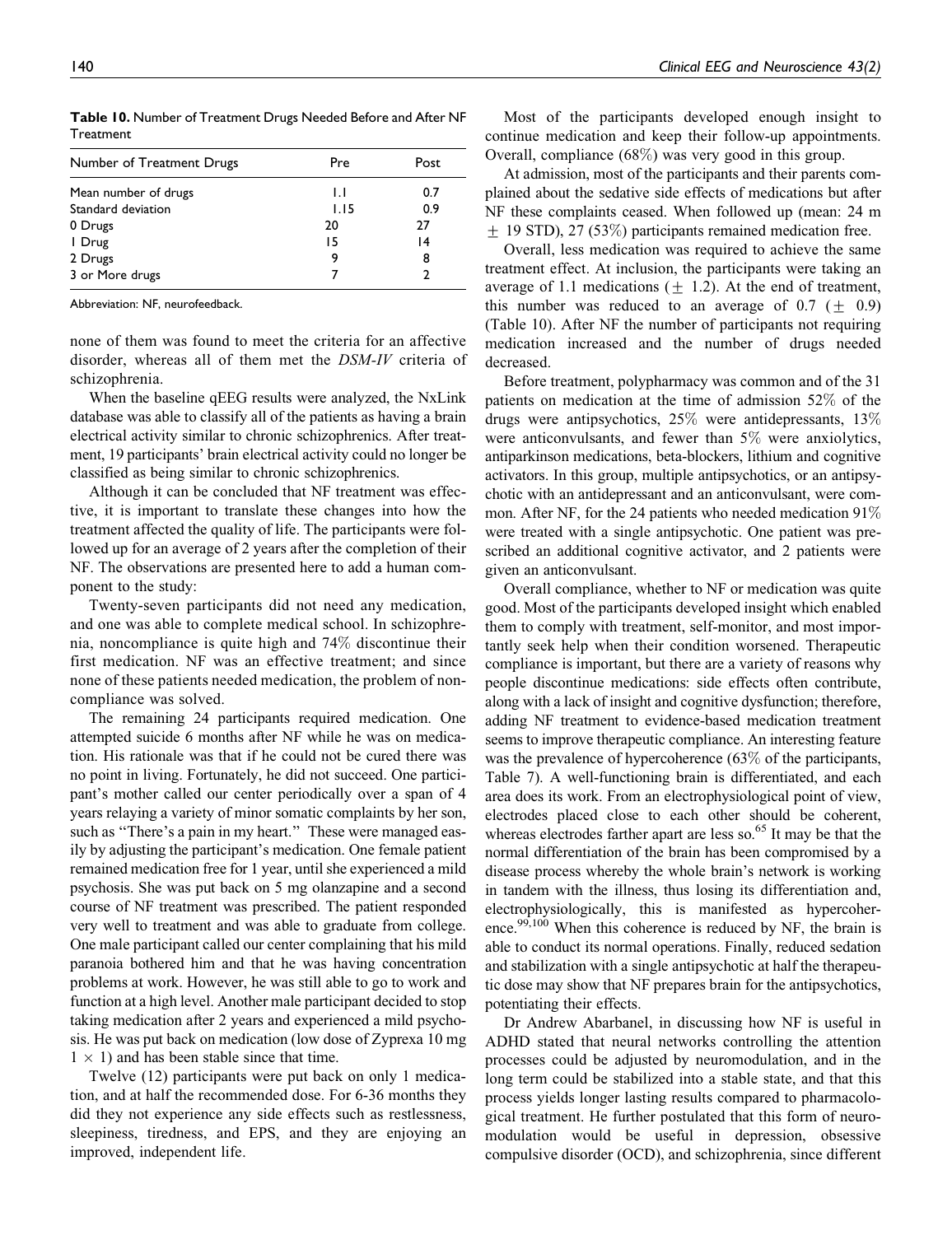behavior processes are controlled by similar neuropsychological mechanisms which can be self-modulated.<sup>101</sup> In a study of OCD, we found NF to be effective, where 33 (92%) out of 36 patients showed improvements in the Yale Brown Obsessivecompulsive Scale and 19 of them (57%) remained symptom free after 2-year follow-up. $102$  In another real-time functional magnetic resonance imagining study (rtfMRI) conducted by Ruiz et al 9 schizophrenic patients were able to train the self activation of the right insula, resulting in improved performance on a face recognition task.<sup>103</sup>

Finally, NF is not a one-size-fits-all treatment. Each treatment must be personalized to each patient, and regularly monitored and adjusted for optimum treatment effect. With the growing importance of personalized medicine, these types of treatments may become more common in the future. This issue has recently been addressed by the Report of the National Advisory Mental Health Council's Workgroup in its August 2010 report. According to the report, its definition of personalized is as follows:

''Personalized'' means that there is something known about the individual that differentially predicts how he or she will respond to a given treatment. Evidence-based treatment algorithms are helpful, but too general, with little tailoring based on individual differences (eg, genomic variations), and supported by very little actual evidence beyond acute treatment''.104

qEEG-guided NF fits this description since the NF is tailored to the individual qEEG results of the patient.

One area which we will be investigating in a follow-up analysis of the data is the role of the schizophrenia subtype cluster correlations. The questions that will be explored are the role of the subtype classification in the diagnosis and treatment of the patient. In the original article of John et  $al<sup>23</sup>$  on which the classification strategy was based, the author was not able to infer any relationship between initial cluster membership and response to treatment. However, since qEEG-guided NF is tailored to the individual's electrophysiological profile (Z score deviations from normals), by default its different electrophysiological subtypes are treated differently. Our current strategy was to normalize hypercoherent areas in order to foster better differentiation of brain areas.

The goal of this study was to investigate the utility of NF as a treatment for schizophrenia. Seventy-four per cent of patients with schizophrenia do not comply with treatment. In our study not only did all but 3 patients comply with the NF regimen (94%), but of those that needed medication 68% complied when followed up to 2 years. NF may be effective in the long term as well as in the short term. In the CATIE study where \$40 million was spent, the efficacy of the pharmacological treatment on the primary measure, staying in the study until completion, was only  $26\%$ <sup>2,3</sup>

Although the results were positive, it would be appropriate to investigate whether these results are replicable with better, more controlled study designs. It is our hope that these results will spur research in double-blind controlled trials, since

currently an effective, long-term treatment for this group of patients does not exist.

#### Declaration of Conflicting Interests

The authors declared no potential conflicts of interest with respect to the research, authorship, and/or publication of this article.

#### Funding

The authors received no financial support for the research, authorship, and/or publication of this article.

#### **References**

- 1. Nations for Mental Health Schizophrenia and Public Health. Division of Mental Health and Prevention of Substance Abuse World Health Organization, Geneva. WHO/MSA/NAM/97.6. 1998;3–9.
- 2. Kane JM. Pharmacologic advances in the treatment of schizophrenia post-CATIE: an expert interview. Med Psychiatry Ment Health. 2006;11(1).
- 3. [Janicak PG. The CATIE study and its implications for antipsycho-](https://www.researchgate.net/publication/6805724_The_CATIE_study_and_its_implications_for_antipsychotic_drug_use?el=1_x_8&enrichId=rgreq-9034d0741eec4b69bf19e12dc3a74984-XXX&enrichSource=Y292ZXJQYWdlOzIyNzQwMTg3MjtBUzoxMDM0MjgwMTM0Mjg3NDFAMTQwMTY3MDU2ODMwNA==)tic drug use. [Essent Psychopharmacol](https://www.researchgate.net/publication/6805724_The_CATIE_study_and_its_implications_for_antipsychotic_drug_use?el=1_x_8&enrichId=rgreq-9034d0741eec4b69bf19e12dc3a74984-XXX&enrichSource=Y292ZXJQYWdlOzIyNzQwMTg3MjtBUzoxMDM0MjgwMTM0Mjg3NDFAMTQwMTY3MDU2ODMwNA==). 2006;7(1):53-63.
- 4. Gordon E. Genomics and neuromarkers are both required for the era of brain-related ''Personalized Medicine''. Brain Resource Company and The Brain Resource International Database NSW 2007, Australia. The Brain Dynamics Centre, Westmead Millennium Institute, Westmead Hospital and Western Clinical School, University of Sydney. Scientific American Reports, Special Edition on Child Development: The Early Years, 2007;17(2):76–81.
- 5. Small JG. Psychiatric disorders and EEG. In Niedermeyer E, Lopes da Silva F, (Eds.), Electroencephalography: Basic Principles Clinical Applications, and Related Fields. Baltimore, MD: Williams and Wilkins; 1993:581–596.
- 6. [Small JG, Milstein V, Sharpley PH, et al. Electroecephalographic](https://www.researchgate.net/publication/16466156_Electroencephalographic_findings_in_relation_to_diagnostic_constructs_in_psychiatry?el=1_x_8&enrichId=rgreq-9034d0741eec4b69bf19e12dc3a74984-XXX&enrichSource=Y292ZXJQYWdlOzIyNzQwMTg3MjtBUzoxMDM0MjgwMTM0Mjg3NDFAMTQwMTY3MDU2ODMwNA==) [findings in relation to diagnostic constructs in psychiatry.](https://www.researchgate.net/publication/16466156_Electroencephalographic_findings_in_relation_to_diagnostic_constructs_in_psychiatry?el=1_x_8&enrichId=rgreq-9034d0741eec4b69bf19e12dc3a74984-XXX&enrichSource=Y292ZXJQYWdlOzIyNzQwMTg3MjtBUzoxMDM0MjgwMTM0Mjg3NDFAMTQwMTY3MDU2ODMwNA==) Biol Psychiatry[. 1984\(19\): 471–487.](https://www.researchgate.net/publication/16466156_Electroencephalographic_findings_in_relation_to_diagnostic_constructs_in_psychiatry?el=1_x_8&enrichId=rgreq-9034d0741eec4b69bf19e12dc3a74984-XXX&enrichSource=Y292ZXJQYWdlOzIyNzQwMTg3MjtBUzoxMDM0MjgwMTM0Mjg3NDFAMTQwMTY3MDU2ODMwNA==)
- 7. [Ellingson RJ. The incidence of EEG abnormality among patients](https://www.researchgate.net/publication/10343670_The_incidence_of_EEG_abnormality_among_patients_with_mental_disorders_of_apparently_nonorganic_origin_a_critical_review?el=1_x_8&enrichId=rgreq-9034d0741eec4b69bf19e12dc3a74984-XXX&enrichSource=Y292ZXJQYWdlOzIyNzQwMTg3MjtBUzoxMDM0MjgwMTM0Mjg3NDFAMTQwMTY3MDU2ODMwNA==) [with mental disorders of apparently nonorganic origin: a critical](https://www.researchgate.net/publication/10343670_The_incidence_of_EEG_abnormality_among_patients_with_mental_disorders_of_apparently_nonorganic_origin_a_critical_review?el=1_x_8&enrichId=rgreq-9034d0741eec4b69bf19e12dc3a74984-XXX&enrichSource=Y292ZXJQYWdlOzIyNzQwMTg3MjtBUzoxMDM0MjgwMTM0Mjg3NDFAMTQwMTY3MDU2ODMwNA==) review. Am J Psychiatry. 1954 (111):263-275.
- 8. Shagass C. Twisted thoughts, twisted brain waves? In: Shagass C, Gershon S, Friedhoff AJ, (Eds). Psychopathology and Brain Dysfunction. New York: Raven; 1977:353–378.
- 9. [Itil TM. Qualitative and quantitative EEG findings in schizophre](https://www.researchgate.net/publication/22811398_Qualitative_and_Quantitative_EEG_Findings_in_Schizophrenia?el=1_x_8&enrichId=rgreq-9034d0741eec4b69bf19e12dc3a74984-XXX&enrichSource=Y292ZXJQYWdlOzIyNzQwMTg3MjtBUzoxMDM0MjgwMTM0Mjg3NDFAMTQwMTY3MDU2ODMwNA==)nia. Schizophr Bull[. 1977;3\(1\):61–79. Review.](https://www.researchgate.net/publication/22811398_Qualitative_and_Quantitative_EEG_Findings_in_Schizophrenia?el=1_x_8&enrichId=rgreq-9034d0741eec4b69bf19e12dc3a74984-XXX&enrichSource=Y292ZXJQYWdlOzIyNzQwMTg3MjtBUzoxMDM0MjgwMTM0Mjg3NDFAMTQwMTY3MDU2ODMwNA==)
- 10. [John ER, Prichep LS, Fridman J, Easton P. Neurometrics:](https://www.researchgate.net/publication/19819094_Neurometrics_Computer-Assisted_Differential_Diagnosis_of_Brain_Dysfunctions?el=1_x_8&enrichId=rgreq-9034d0741eec4b69bf19e12dc3a74984-XXX&enrichSource=Y292ZXJQYWdlOzIyNzQwMTg3MjtBUzoxMDM0MjgwMTM0Mjg3NDFAMTQwMTY3MDU2ODMwNA==) [Computer assisted differential diagnosis of brain dysfunctions.](https://www.researchgate.net/publication/19819094_Neurometrics_Computer-Assisted_Differential_Diagnosis_of_Brain_Dysfunctions?el=1_x_8&enrichId=rgreq-9034d0741eec4b69bf19e12dc3a74984-XXX&enrichSource=Y292ZXJQYWdlOzIyNzQwMTg3MjtBUzoxMDM0MjgwMTM0Mjg3NDFAMTQwMTY3MDU2ODMwNA==) Science[. 1988;239\(4836\):162–169.](https://www.researchgate.net/publication/19819094_Neurometrics_Computer-Assisted_Differential_Diagnosis_of_Brain_Dysfunctions?el=1_x_8&enrichId=rgreq-9034d0741eec4b69bf19e12dc3a74984-XXX&enrichSource=Y292ZXJQYWdlOzIyNzQwMTg3MjtBUzoxMDM0MjgwMTM0Mjg3NDFAMTQwMTY3MDU2ODMwNA==)
- 11. [Fenton GW, Fenwick PBC, Dollimore J, et al. EEG spectral](https://www.researchgate.net/publication/15811350_EEG_spectral_analysis_in_schizophrenia?el=1_x_8&enrichId=rgreq-9034d0741eec4b69bf19e12dc3a74984-XXX&enrichSource=Y292ZXJQYWdlOzIyNzQwMTg3MjtBUzoxMDM0MjgwMTM0Mjg3NDFAMTQwMTY3MDU2ODMwNA==) [analysis in schizophrenia.](https://www.researchgate.net/publication/15811350_EEG_spectral_analysis_in_schizophrenia?el=1_x_8&enrichId=rgreq-9034d0741eec4b69bf19e12dc3a74984-XXX&enrichSource=Y292ZXJQYWdlOzIyNzQwMTg3MjtBUzoxMDM0MjgwMTM0Mjg3NDFAMTQwMTY3MDU2ODMwNA==) Br J Psychiatry. 1980;136:445–455.
- 12. [Koukkou M. EEG states of the brain, information processing and](https://www.researchgate.net/publication/16244496_EEG_states_of_the_brain_information_processing_and_schizophrenic_primary_symptoms?el=1_x_8&enrichId=rgreq-9034d0741eec4b69bf19e12dc3a74984-XXX&enrichSource=Y292ZXJQYWdlOzIyNzQwMTg3MjtBUzoxMDM0MjgwMTM0Mjg3NDFAMTQwMTY3MDU2ODMwNA==) [schizophrenic primary symptoms.](https://www.researchgate.net/publication/16244496_EEG_states_of_the_brain_information_processing_and_schizophrenic_primary_symptoms?el=1_x_8&enrichId=rgreq-9034d0741eec4b69bf19e12dc3a74984-XXX&enrichSource=Y292ZXJQYWdlOzIyNzQwMTg3MjtBUzoxMDM0MjgwMTM0Mjg3NDFAMTQwMTY3MDU2ODMwNA==) Psychiatry Res. 1982;6(2): [235–244.](https://www.researchgate.net/publication/16244496_EEG_states_of_the_brain_information_processing_and_schizophrenic_primary_symptoms?el=1_x_8&enrichId=rgreq-9034d0741eec4b69bf19e12dc3a74984-XXX&enrichSource=Y292ZXJQYWdlOzIyNzQwMTg3MjtBUzoxMDM0MjgwMTM0Mjg3NDFAMTQwMTY3MDU2ODMwNA==)
- 13. [Stevens JR, Livermore A. Telemetered EEG in schizophrenia:](https://www.researchgate.net/publication/16113502_Telemetered_EEG_in_schizophrenia_Spectral_analysis_during_abnormal_behaviour_episodes?el=1_x_8&enrichId=rgreq-9034d0741eec4b69bf19e12dc3a74984-XXX&enrichSource=Y292ZXJQYWdlOzIyNzQwMTg3MjtBUzoxMDM0MjgwMTM0Mjg3NDFAMTQwMTY3MDU2ODMwNA==) [spectral analysis during abnormal behavior episodes.](https://www.researchgate.net/publication/16113502_Telemetered_EEG_in_schizophrenia_Spectral_analysis_during_abnormal_behaviour_episodes?el=1_x_8&enrichId=rgreq-9034d0741eec4b69bf19e12dc3a74984-XXX&enrichSource=Y292ZXJQYWdlOzIyNzQwMTg3MjtBUzoxMDM0MjgwMTM0Mjg3NDFAMTQwMTY3MDU2ODMwNA==) *J Neurol* [Neurosurg Psychiatry](https://www.researchgate.net/publication/16113502_Telemetered_EEG_in_schizophrenia_Spectral_analysis_during_abnormal_behaviour_episodes?el=1_x_8&enrichId=rgreq-9034d0741eec4b69bf19e12dc3a74984-XXX&enrichSource=Y292ZXJQYWdlOzIyNzQwMTg3MjtBUzoxMDM0MjgwMTM0Mjg3NDFAMTQwMTY3MDU2ODMwNA==). 1982;45:385–395.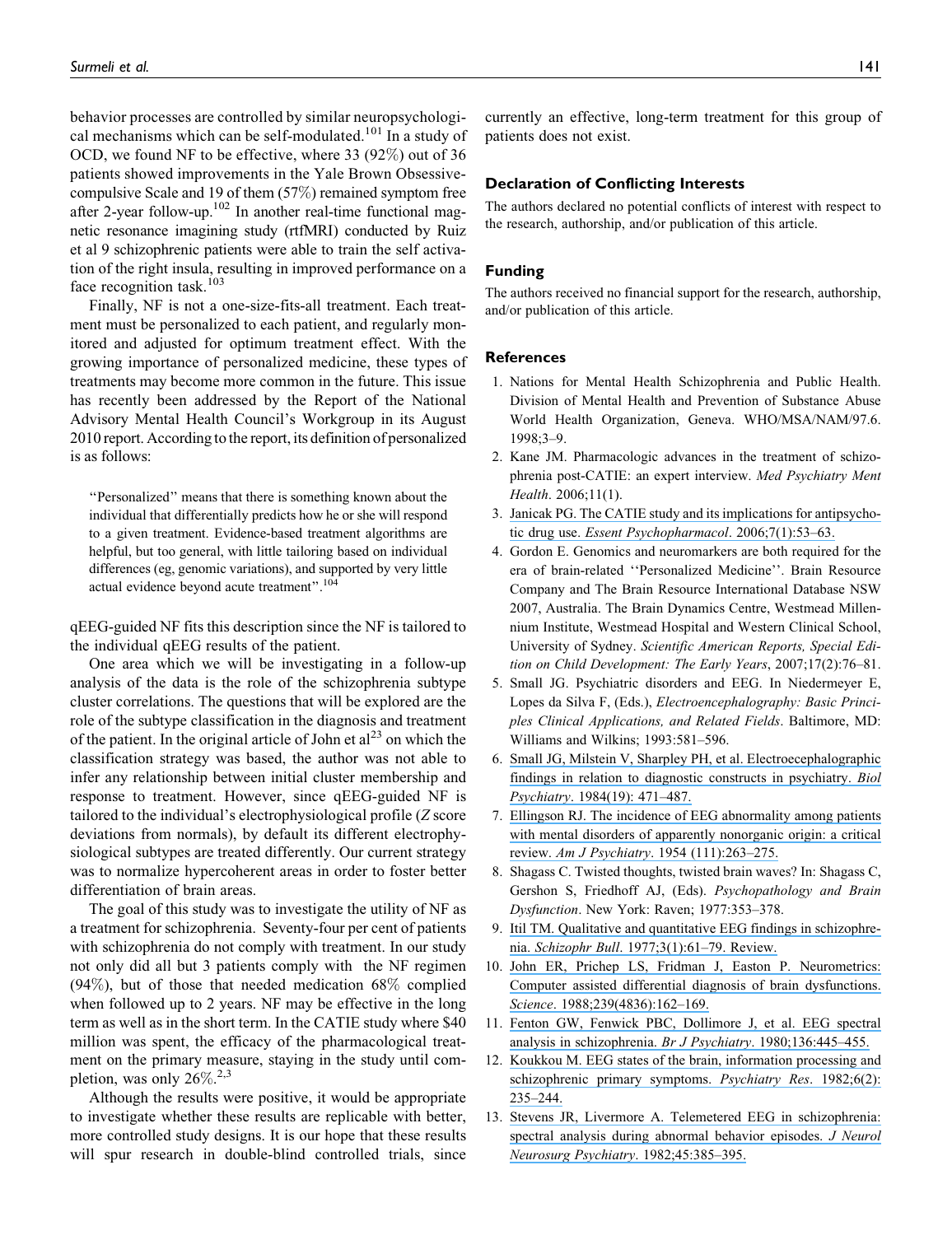- 14. [Morihisa JM, Duffy FH, Wyatt RJ. Brain electrical activity map](https://www.researchgate.net/publication/16339095_Brain_electrical_activity_mapping_BEAM_in_schizophrenic_patients_Archives_of_General_Psychiatry_40_719-728?el=1_x_8&enrichId=rgreq-9034d0741eec4b69bf19e12dc3a74984-XXX&enrichSource=Y292ZXJQYWdlOzIyNzQwMTg3MjtBUzoxMDM0MjgwMTM0Mjg3NDFAMTQwMTY3MDU2ODMwNA==)[ping \(BEAM\) in schizophrenic patients.](https://www.researchgate.net/publication/16339095_Brain_electrical_activity_mapping_BEAM_in_schizophrenic_patients_Archives_of_General_Psychiatry_40_719-728?el=1_x_8&enrichId=rgreq-9034d0741eec4b69bf19e12dc3a74984-XXX&enrichSource=Y292ZXJQYWdlOzIyNzQwMTg3MjtBUzoxMDM0MjgwMTM0Mjg3NDFAMTQwMTY3MDU2ODMwNA==) Arch Gen Psychiatry. [1983;40:719–728.](https://www.researchgate.net/publication/16339095_Brain_electrical_activity_mapping_BEAM_in_schizophrenic_patients_Archives_of_General_Psychiatry_40_719-728?el=1_x_8&enrichId=rgreq-9034d0741eec4b69bf19e12dc3a74984-XXX&enrichSource=Y292ZXJQYWdlOzIyNzQwMTg3MjtBUzoxMDM0MjgwMTM0Mjg3NDFAMTQwMTY3MDU2ODMwNA==)
- 15. Dierks T, Maurer K, Ihl R, et al. Evaluation and interpretation of topographic EEG data in schizophrenic patients. In: Mauer K, ed. Topographic Brain Mapping of EEG and Evoked Potentials. Berlin, Heidelberg: Springer-Verlag; 1989:507–517.
- 16. [Merrin EL, Floyd TC. Negative symptoms and EEG alpha activity](https://www.researchgate.net/publication/21797892_Negative_symptoms_and_EEG_alpha_activity_in_schizophrenic_patients?el=1_x_8&enrichId=rgreq-9034d0741eec4b69bf19e12dc3a74984-XXX&enrichSource=Y292ZXJQYWdlOzIyNzQwMTg3MjtBUzoxMDM0MjgwMTM0Mjg3NDFAMTQwMTY3MDU2ODMwNA==) [in schizophrenic patients.](https://www.researchgate.net/publication/21797892_Negative_symptoms_and_EEG_alpha_activity_in_schizophrenic_patients?el=1_x_8&enrichId=rgreq-9034d0741eec4b69bf19e12dc3a74984-XXX&enrichSource=Y292ZXJQYWdlOzIyNzQwMTg3MjtBUzoxMDM0MjgwMTM0Mjg3NDFAMTQwMTY3MDU2ODMwNA==) Schizophr Res. 1992;8(1):11–20.
- 17. Colombo C, Gambini O, Macciardi F, et al. Alpha reactivity in schizophrenia and in schizophrenic spectrum disorders: demographic, clinical and hemispheric assessment. Int J Psychophysiol. 1989;7:47–54.
- 18. Laurian S, Bryois C, Gaillard JM, et al. Some aspects of brain electrical activity in schizophrenia. Adv Biol Psychiatry. 1984; 15:60–68.
- 19. Kemali D, Maj M, Galderisi S. Clinical, biological, and neuropsychological features associated with lateral ventricular enlargement in DSM III schizophrenic disorder. Psychiatry Res. 1986; 21(2):137–149.
- 20. [Karson CN, Coppola R, Daniel DG. Alpha frequency in schizo](https://www.researchgate.net/publication/19774267_Alpha_frequency_in_schizophrenia_An_association_with_enlarged_cerebral_ventricles?el=1_x_8&enrichId=rgreq-9034d0741eec4b69bf19e12dc3a74984-XXX&enrichSource=Y292ZXJQYWdlOzIyNzQwMTg3MjtBUzoxMDM0MjgwMTM0Mjg3NDFAMTQwMTY3MDU2ODMwNA==)[phrenia: an association with enlarged cerebral ventricles.](https://www.researchgate.net/publication/19774267_Alpha_frequency_in_schizophrenia_An_association_with_enlarged_cerebral_ventricles?el=1_x_8&enrichId=rgreq-9034d0741eec4b69bf19e12dc3a74984-XXX&enrichSource=Y292ZXJQYWdlOzIyNzQwMTg3MjtBUzoxMDM0MjgwMTM0Mjg3NDFAMTQwMTY3MDU2ODMwNA==) Am J Psychiatry[. 1988;145:861–864.](https://www.researchgate.net/publication/19774267_Alpha_frequency_in_schizophrenia_An_association_with_enlarged_cerebral_ventricles?el=1_x_8&enrichId=rgreq-9034d0741eec4b69bf19e12dc3a74984-XXX&enrichSource=Y292ZXJQYWdlOzIyNzQwMTg3MjtBUzoxMDM0MjgwMTM0Mjg3NDFAMTQwMTY3MDU2ODMwNA==)
- 21. [Galderisi S, Maj M, Mucci A, et al. QEEG alpha1 changes after a](https://www.researchgate.net/publication/15180027_QEEG_alpha1_changes_after_a_single_dose_of_high-potency_neuroleptics_as_a_predictor_of_short-term_response_to_treatment_in_schizophrenic_patients?el=1_x_8&enrichId=rgreq-9034d0741eec4b69bf19e12dc3a74984-XXX&enrichSource=Y292ZXJQYWdlOzIyNzQwMTg3MjtBUzoxMDM0MjgwMTM0Mjg3NDFAMTQwMTY3MDU2ODMwNA==) [single dose of high-potency neuroleptics as a predictor of](https://www.researchgate.net/publication/15180027_QEEG_alpha1_changes_after_a_single_dose_of_high-potency_neuroleptics_as_a_predictor_of_short-term_response_to_treatment_in_schizophrenic_patients?el=1_x_8&enrichId=rgreq-9034d0741eec4b69bf19e12dc3a74984-XXX&enrichSource=Y292ZXJQYWdlOzIyNzQwMTg3MjtBUzoxMDM0MjgwMTM0Mjg3NDFAMTQwMTY3MDU2ODMwNA==) [short-term response to treatment in schizophrenia patients.](https://www.researchgate.net/publication/15180027_QEEG_alpha1_changes_after_a_single_dose_of_high-potency_neuroleptics_as_a_predictor_of_short-term_response_to_treatment_in_schizophrenic_patients?el=1_x_8&enrichId=rgreq-9034d0741eec4b69bf19e12dc3a74984-XXX&enrichSource=Y292ZXJQYWdlOzIyNzQwMTg3MjtBUzoxMDM0MjgwMTM0Mjg3NDFAMTQwMTY3MDU2ODMwNA==) Biol Psychiatry[. 1994;35:367–374.](https://www.researchgate.net/publication/15180027_QEEG_alpha1_changes_after_a_single_dose_of_high-potency_neuroleptics_as_a_predictor_of_short-term_response_to_treatment_in_schizophrenic_patients?el=1_x_8&enrichId=rgreq-9034d0741eec4b69bf19e12dc3a74984-XXX&enrichSource=Y292ZXJQYWdlOzIyNzQwMTg3MjtBUzoxMDM0MjgwMTM0Mjg3NDFAMTQwMTY3MDU2ODMwNA==)
- 22. Gattaz WF, Mayer S, Ziegler P, et al. Hypofrontality on topographic EEG in schizophrenia: correlations with neuropsychological and psychopathological parameters. Eur Arch Psychiatry Clin Neurosci. 1992;241:328–332.
- 23. John ER, Prichep LS, Alper KR, et al. Quantitative electrophysiological characteristics and subtyping of schizophrenia. Biol Psychiatry. 1994;36:801–826.
- 24. [Czobor P, Volovka J. Pretreatment EEG Predicts short-term](https://www.researchgate.net/publication/21409228_Pretreatment_EEG_predicts_short-term_response_to_haloperidol_treatment?el=1_x_8&enrichId=rgreq-9034d0741eec4b69bf19e12dc3a74984-XXX&enrichSource=Y292ZXJQYWdlOzIyNzQwMTg3MjtBUzoxMDM0MjgwMTM0Mjg3NDFAMTQwMTY3MDU2ODMwNA==) [response to haloperidol treatment.](https://www.researchgate.net/publication/21409228_Pretreatment_EEG_predicts_short-term_response_to_haloperidol_treatment?el=1_x_8&enrichId=rgreq-9034d0741eec4b69bf19e12dc3a74984-XXX&enrichSource=Y292ZXJQYWdlOzIyNzQwMTg3MjtBUzoxMDM0MjgwMTM0Mjg3NDFAMTQwMTY3MDU2ODMwNA==) Biol Psychiatry. 1991;30: [927–942.](https://www.researchgate.net/publication/21409228_Pretreatment_EEG_predicts_short-term_response_to_haloperidol_treatment?el=1_x_8&enrichId=rgreq-9034d0741eec4b69bf19e12dc3a74984-XXX&enrichSource=Y292ZXJQYWdlOzIyNzQwMTg3MjtBUzoxMDM0MjgwMTM0Mjg3NDFAMTQwMTY3MDU2ODMwNA==)
- 25. [Czobor P, Volovka J. Quantitative EEG electroencephalogram](https://www.researchgate.net/publication/15504935_Quantitative_Electroencephalogram_Examination_of_Effects_of_Risperidone_in_Schizophrenic_Patients?el=1_x_8&enrichId=rgreq-9034d0741eec4b69bf19e12dc3a74984-XXX&enrichSource=Y292ZXJQYWdlOzIyNzQwMTg3MjtBUzoxMDM0MjgwMTM0Mjg3NDFAMTQwMTY3MDU2ODMwNA==) [effect of Risperidone in schizophrenic patients.](https://www.researchgate.net/publication/15504935_Quantitative_Electroencephalogram_Examination_of_Effects_of_Risperidone_in_Schizophrenic_Patients?el=1_x_8&enrichId=rgreq-9034d0741eec4b69bf19e12dc3a74984-XXX&enrichSource=Y292ZXJQYWdlOzIyNzQwMTg3MjtBUzoxMDM0MjgwMTM0Mjg3NDFAMTQwMTY3MDU2ODMwNA==) J Clin Pharmacol. [1993;13:332–342.](https://www.researchgate.net/publication/15504935_Quantitative_Electroencephalogram_Examination_of_Effects_of_Risperidone_in_Schizophrenic_Patients?el=1_x_8&enrichId=rgreq-9034d0741eec4b69bf19e12dc3a74984-XXX&enrichSource=Y292ZXJQYWdlOzIyNzQwMTg3MjtBUzoxMDM0MjgwMTM0Mjg3NDFAMTQwMTY3MDU2ODMwNA==)
- 26. Gunther W, Breitline D. Predominant sensorimotor area left hemisphere dysfunction in schizophrenia measured by brain electrical activity mapping. Biol Psychiatry. 1985;20:515–532.
- 27. [Shagass C, Roemer R. Evoked potential topography in unmedi](https://www.researchgate.net/publication/21482448_Evoked_potential_topography_in_unmedicated_and_medicated_schizophrenics?el=1_x_8&enrichId=rgreq-9034d0741eec4b69bf19e12dc3a74984-XXX&enrichSource=Y292ZXJQYWdlOzIyNzQwMTg3MjtBUzoxMDM0MjgwMTM0Mjg3NDFAMTQwMTY3MDU2ODMwNA==)[cated and medicated schizophrenics.](https://www.researchgate.net/publication/21482448_Evoked_potential_topography_in_unmedicated_and_medicated_schizophrenics?el=1_x_8&enrichId=rgreq-9034d0741eec4b69bf19e12dc3a74984-XXX&enrichSource=Y292ZXJQYWdlOzIyNzQwMTg3MjtBUzoxMDM0MjgwMTM0Mjg3NDFAMTQwMTY3MDU2ODMwNA==) Int J Psychophysiol. 1991; [10:213–224.](https://www.researchgate.net/publication/21482448_Evoked_potential_topography_in_unmedicated_and_medicated_schizophrenics?el=1_x_8&enrichId=rgreq-9034d0741eec4b69bf19e12dc3a74984-XXX&enrichSource=Y292ZXJQYWdlOzIyNzQwMTg3MjtBUzoxMDM0MjgwMTM0Mjg3NDFAMTQwMTY3MDU2ODMwNA==)
- 28. [Nagase Y, Okubo Y, Matsuura M, Kojima T, Toru M. EEG coher](https://www.researchgate.net/publication/21689102_Nagase_Y_Okubo_Y_Matsuura_M_Kojima_T_Toru_M_EEG_coherence_in_unmedicated_schizophrenic_patients_topographical_study_of_predominantly_never_medicated_cases_Biol_Psychiatry_32_1028-1034?el=1_x_8&enrichId=rgreq-9034d0741eec4b69bf19e12dc3a74984-XXX&enrichSource=Y292ZXJQYWdlOzIyNzQwMTg3MjtBUzoxMDM0MjgwMTM0Mjg3NDFAMTQwMTY3MDU2ODMwNA==)[ence in unmedicated schizophrenic patients: topographical study](https://www.researchgate.net/publication/21689102_Nagase_Y_Okubo_Y_Matsuura_M_Kojima_T_Toru_M_EEG_coherence_in_unmedicated_schizophrenic_patients_topographical_study_of_predominantly_never_medicated_cases_Biol_Psychiatry_32_1028-1034?el=1_x_8&enrichId=rgreq-9034d0741eec4b69bf19e12dc3a74984-XXX&enrichSource=Y292ZXJQYWdlOzIyNzQwMTg3MjtBUzoxMDM0MjgwMTM0Mjg3NDFAMTQwMTY3MDU2ODMwNA==) [of predominantly never medicated cases.](https://www.researchgate.net/publication/21689102_Nagase_Y_Okubo_Y_Matsuura_M_Kojima_T_Toru_M_EEG_coherence_in_unmedicated_schizophrenic_patients_topographical_study_of_predominantly_never_medicated_cases_Biol_Psychiatry_32_1028-1034?el=1_x_8&enrichId=rgreq-9034d0741eec4b69bf19e12dc3a74984-XXX&enrichSource=Y292ZXJQYWdlOzIyNzQwMTg3MjtBUzoxMDM0MjgwMTM0Mjg3NDFAMTQwMTY3MDU2ODMwNA==) Biol Psychiatry. 1992; [32:1028–1034.](https://www.researchgate.net/publication/21689102_Nagase_Y_Okubo_Y_Matsuura_M_Kojima_T_Toru_M_EEG_coherence_in_unmedicated_schizophrenic_patients_topographical_study_of_predominantly_never_medicated_cases_Biol_Psychiatry_32_1028-1034?el=1_x_8&enrichId=rgreq-9034d0741eec4b69bf19e12dc3a74984-XXX&enrichSource=Y292ZXJQYWdlOzIyNzQwMTg3MjtBUzoxMDM0MjgwMTM0Mjg3NDFAMTQwMTY3MDU2ODMwNA==)
- 29. [Weller M, Montagu JD. EEG coherence in schizophrenia: a pre](https://www.researchgate.net/publication/284330924_EEG_coherence_in_schizophrenia_A_preliminary_study?el=1_x_8&enrichId=rgreq-9034d0741eec4b69bf19e12dc3a74984-XXX&enrichSource=Y292ZXJQYWdlOzIyNzQwMTg3MjtBUzoxMDM0MjgwMTM0Mjg3NDFAMTQwMTY3MDU2ODMwNA==)liminary study. [Electroencephalogr Clin Neurophysiol](https://www.researchgate.net/publication/284330924_EEG_coherence_in_schizophrenia_A_preliminary_study?el=1_x_8&enrichId=rgreq-9034d0741eec4b69bf19e12dc3a74984-XXX&enrichSource=Y292ZXJQYWdlOzIyNzQwMTg3MjtBUzoxMDM0MjgwMTM0Mjg3NDFAMTQwMTY3MDU2ODMwNA==). 1980;49: [100–101.](https://www.researchgate.net/publication/284330924_EEG_coherence_in_schizophrenia_A_preliminary_study?el=1_x_8&enrichId=rgreq-9034d0741eec4b69bf19e12dc3a74984-XXX&enrichSource=Y292ZXJQYWdlOzIyNzQwMTg3MjtBUzoxMDM0MjgwMTM0Mjg3NDFAMTQwMTY3MDU2ODMwNA==)
- 30. Saletu B, Kufferle B, Gr ünberger J, Földes P, Topitz A, Anderer P. Clinical, EEG mapping and psychometric studies in negative

schizophrenia: Comparative and psychometric trials with amisulpride and fluphenazine. Neuropsychobiology. 1994;19(3):125–135.

- 31. [Schellenberg R, Milch W, Schwarz A, Schober F, Dimpfel W.](https://www.researchgate.net/publication/15288066_Quantitative_EEG_and_BPRS_data_following_Haldol-DecanoateR_administration_in_schizophrenics?el=1_x_8&enrichId=rgreq-9034d0741eec4b69bf19e12dc3a74984-XXX&enrichSource=Y292ZXJQYWdlOzIyNzQwMTg3MjtBUzoxMDM0MjgwMTM0Mjg3NDFAMTQwMTY3MDU2ODMwNA==) [Quantitative EEG and BPRS data following haldol-decanoate](https://www.researchgate.net/publication/15288066_Quantitative_EEG_and_BPRS_data_following_Haldol-DecanoateR_administration_in_schizophrenics?el=1_x_8&enrichId=rgreq-9034d0741eec4b69bf19e12dc3a74984-XXX&enrichSource=Y292ZXJQYWdlOzIyNzQwMTg3MjtBUzoxMDM0MjgwMTM0Mjg3NDFAMTQwMTY3MDU2ODMwNA==) [administration in schizophrenics.](https://www.researchgate.net/publication/15288066_Quantitative_EEG_and_BPRS_data_following_Haldol-DecanoateR_administration_in_schizophrenics?el=1_x_8&enrichId=rgreq-9034d0741eec4b69bf19e12dc3a74984-XXX&enrichSource=Y292ZXJQYWdlOzIyNzQwMTg3MjtBUzoxMDM0MjgwMTM0Mjg3NDFAMTQwMTY3MDU2ODMwNA==) Int Clin Psychopharmacol. [1994;9\(1\):17–24.](https://www.researchgate.net/publication/15288066_Quantitative_EEG_and_BPRS_data_following_Haldol-DecanoateR_administration_in_schizophrenics?el=1_x_8&enrichId=rgreq-9034d0741eec4b69bf19e12dc3a74984-XXX&enrichSource=Y292ZXJQYWdlOzIyNzQwMTg3MjtBUzoxMDM0MjgwMTM0Mjg3NDFAMTQwMTY3MDU2ODMwNA==)
- 32. [Ford MR, Goethe JW, Dekker DK. EEG coherence and power in](https://www.researchgate.net/publication/20280000_EEG_coherence_and_power_in_the_discrimination_of_psychiatric_disorders_and_medication_effects?el=1_x_8&enrichId=rgreq-9034d0741eec4b69bf19e12dc3a74984-XXX&enrichSource=Y292ZXJQYWdlOzIyNzQwMTg3MjtBUzoxMDM0MjgwMTM0Mjg3NDFAMTQwMTY3MDU2ODMwNA==) [the discrimination of psychiatric disorders and medication effects.](https://www.researchgate.net/publication/20280000_EEG_coherence_and_power_in_the_discrimination_of_psychiatric_disorders_and_medication_effects?el=1_x_8&enrichId=rgreq-9034d0741eec4b69bf19e12dc3a74984-XXX&enrichSource=Y292ZXJQYWdlOzIyNzQwMTg3MjtBUzoxMDM0MjgwMTM0Mjg3NDFAMTQwMTY3MDU2ODMwNA==) Biol Psychiatry[. 1986;21\(12\):1175–1188.](https://www.researchgate.net/publication/20280000_EEG_coherence_and_power_in_the_discrimination_of_psychiatric_disorders_and_medication_effects?el=1_x_8&enrichId=rgreq-9034d0741eec4b69bf19e12dc3a74984-XXX&enrichSource=Y292ZXJQYWdlOzIyNzQwMTg3MjtBUzoxMDM0MjgwMTM0Mjg3NDFAMTQwMTY3MDU2ODMwNA==)
- 33. [Merrin EL, Floy TC, Fein G. EEG Coherence in unmedicated](https://www.researchgate.net/publication/20593390_EEG_Coherence_in_unmedicated_schizophrenic_patients?el=1_x_8&enrichId=rgreq-9034d0741eec4b69bf19e12dc3a74984-XXX&enrichSource=Y292ZXJQYWdlOzIyNzQwMTg3MjtBUzoxMDM0MjgwMTM0Mjg3NDFAMTQwMTY3MDU2ODMwNA==) [schizophrenic patients.](https://www.researchgate.net/publication/20593390_EEG_Coherence_in_unmedicated_schizophrenic_patients?el=1_x_8&enrichId=rgreq-9034d0741eec4b69bf19e12dc3a74984-XXX&enrichSource=Y292ZXJQYWdlOzIyNzQwMTg3MjtBUzoxMDM0MjgwMTM0Mjg3NDFAMTQwMTY3MDU2ODMwNA==) Biol Psychiatry. 1989;25(1):60-66.
- 34. [Prichep LS, John ER. qEEG profiles of psychiatric disorders.](https://www.researchgate.net/publication/21644590_QEEG_profiles_of_psychiatric_disorders?el=1_x_8&enrichId=rgreq-9034d0741eec4b69bf19e12dc3a74984-XXX&enrichSource=Y292ZXJQYWdlOzIyNzQwMTg3MjtBUzoxMDM0MjgwMTM0Mjg3NDFAMTQwMTY3MDU2ODMwNA==) Brain Topogr[. 1992;4\(4\):249–257.](https://www.researchgate.net/publication/21644590_QEEG_profiles_of_psychiatric_disorders?el=1_x_8&enrichId=rgreq-9034d0741eec4b69bf19e12dc3a74984-XXX&enrichSource=Y292ZXJQYWdlOzIyNzQwMTg3MjtBUzoxMDM0MjgwMTM0Mjg3NDFAMTQwMTY3MDU2ODMwNA==)
- 35. [Itil TM, Shapiro DM, Herrmann WM, Schulz W, Morgan V. HZI](https://www.researchgate.net/publication/22723440_HZI_Systems_for_EEG_Parametrization_and_Classification_of_Psychotropic_Drugs?el=1_x_8&enrichId=rgreq-9034d0741eec4b69bf19e12dc3a74984-XXX&enrichSource=Y292ZXJQYWdlOzIyNzQwMTg3MjtBUzoxMDM0MjgwMTM0Mjg3NDFAMTQwMTY3MDU2ODMwNA==) [systems for EEG parametrization and classification of psychotro](https://www.researchgate.net/publication/22723440_HZI_Systems_for_EEG_Parametrization_and_Classification_of_Psychotropic_Drugs?el=1_x_8&enrichId=rgreq-9034d0741eec4b69bf19e12dc3a74984-XXX&enrichSource=Y292ZXJQYWdlOzIyNzQwMTg3MjtBUzoxMDM0MjgwMTM0Mjg3NDFAMTQwMTY3MDU2ODMwNA==)pic drugs. [Pharmakopsychiatr Neuropsychopharmakol](https://www.researchgate.net/publication/22723440_HZI_Systems_for_EEG_Parametrization_and_Classification_of_Psychotropic_Drugs?el=1_x_8&enrichId=rgreq-9034d0741eec4b69bf19e12dc3a74984-XXX&enrichSource=Y292ZXJQYWdlOzIyNzQwMTg3MjtBUzoxMDM0MjgwMTM0Mjg3NDFAMTQwMTY3MDU2ODMwNA==). 1979; [12\(1\):4–19.](https://www.researchgate.net/publication/22723440_HZI_Systems_for_EEG_Parametrization_and_Classification_of_Psychotropic_Drugs?el=1_x_8&enrichId=rgreq-9034d0741eec4b69bf19e12dc3a74984-XXX&enrichSource=Y292ZXJQYWdlOzIyNzQwMTg3MjtBUzoxMDM0MjgwMTM0Mjg3NDFAMTQwMTY3MDU2ODMwNA==)
- 36. Itil TM, Freyhan FA, Ban JH, eds. Psychotropic Drugs and the Human EEG. New York, NY: Karger, S. Inc; 1974.
- 37. [Coger RW, Dymond AM, Serafetinides EA. Electroencephalo](https://www.researchgate.net/publication/22381022_Electroencephalographic_similarities_between_chronic_alcoholics_and_chronic_nonparanoid_schizophrenics?el=1_x_8&enrichId=rgreq-9034d0741eec4b69bf19e12dc3a74984-XXX&enrichSource=Y292ZXJQYWdlOzIyNzQwMTg3MjtBUzoxMDM0MjgwMTM0Mjg3NDFAMTQwMTY3MDU2ODMwNA==)[graphic similarities between chronic alcoholics and chronic, non](https://www.researchgate.net/publication/22381022_Electroencephalographic_similarities_between_chronic_alcoholics_and_chronic_nonparanoid_schizophrenics?el=1_x_8&enrichId=rgreq-9034d0741eec4b69bf19e12dc3a74984-XXX&enrichSource=Y292ZXJQYWdlOzIyNzQwMTg3MjtBUzoxMDM0MjgwMTM0Mjg3NDFAMTQwMTY3MDU2ODMwNA==)[paranoid schizophrenics.](https://www.researchgate.net/publication/22381022_Electroencephalographic_similarities_between_chronic_alcoholics_and_chronic_nonparanoid_schizophrenics?el=1_x_8&enrichId=rgreq-9034d0741eec4b69bf19e12dc3a74984-XXX&enrichSource=Y292ZXJQYWdlOzIyNzQwMTg3MjtBUzoxMDM0MjgwMTM0Mjg3NDFAMTQwMTY3MDU2ODMwNA==) Arch Gen Psychiatry. 1979;36:91–94.
- 38. [Galderisi S, Mucci A, Mignone ML, et al. QEEG mapping in](https://www.researchgate.net/publication/21370037_CEEG_mapping_in_drug-free_schizophrenics_Differences_from_healthy_subjects_and_changes_induced_by_haloperidol_treatment?el=1_x_8&enrichId=rgreq-9034d0741eec4b69bf19e12dc3a74984-XXX&enrichSource=Y292ZXJQYWdlOzIyNzQwMTg3MjtBUzoxMDM0MjgwMTM0Mjg3NDFAMTQwMTY3MDU2ODMwNA==) [drug-free schizophrenics: differences from healthy subjects and](https://www.researchgate.net/publication/21370037_CEEG_mapping_in_drug-free_schizophrenics_Differences_from_healthy_subjects_and_changes_induced_by_haloperidol_treatment?el=1_x_8&enrichId=rgreq-9034d0741eec4b69bf19e12dc3a74984-XXX&enrichSource=Y292ZXJQYWdlOzIyNzQwMTg3MjtBUzoxMDM0MjgwMTM0Mjg3NDFAMTQwMTY3MDU2ODMwNA==) [changes induced by haloperidol treatment.](https://www.researchgate.net/publication/21370037_CEEG_mapping_in_drug-free_schizophrenics_Differences_from_healthy_subjects_and_changes_induced_by_haloperidol_treatment?el=1_x_8&enrichId=rgreq-9034d0741eec4b69bf19e12dc3a74984-XXX&enrichSource=Y292ZXJQYWdlOzIyNzQwMTg3MjtBUzoxMDM0MjgwMTM0Mjg3NDFAMTQwMTY3MDU2ODMwNA==) Schizoph Res. 1992; [6:15–24.](https://www.researchgate.net/publication/21370037_CEEG_mapping_in_drug-free_schizophrenics_Differences_from_healthy_subjects_and_changes_induced_by_haloperidol_treatment?el=1_x_8&enrichId=rgreq-9034d0741eec4b69bf19e12dc3a74984-XXX&enrichSource=Y292ZXJQYWdlOzIyNzQwMTg3MjtBUzoxMDM0MjgwMTM0Mjg3NDFAMTQwMTY3MDU2ODMwNA==)
- 39. [Lifshitz K, Lee KL, Susswein S. Long-term replicability of EEG](https://www.researchgate.net/publication/20254743_Long-Term_Replicability_of_EEG_Spectra_and_Auditory_Evoked_Potentials_in_Schizophrenic_and_Normal_Subjects?el=1_x_8&enrichId=rgreq-9034d0741eec4b69bf19e12dc3a74984-XXX&enrichSource=Y292ZXJQYWdlOzIyNzQwMTg3MjtBUzoxMDM0MjgwMTM0Mjg3NDFAMTQwMTY3MDU2ODMwNA==) [spectra and auditory evoked potentials in schizophrenic and nor](https://www.researchgate.net/publication/20254743_Long-Term_Replicability_of_EEG_Spectra_and_Auditory_Evoked_Potentials_in_Schizophrenic_and_Normal_Subjects?el=1_x_8&enrichId=rgreq-9034d0741eec4b69bf19e12dc3a74984-XXX&enrichSource=Y292ZXJQYWdlOzIyNzQwMTg3MjtBUzoxMDM0MjgwMTM0Mjg3NDFAMTQwMTY3MDU2ODMwNA==)mal subjects. Neuropsychobiol. [1987;18:205–211.](https://www.researchgate.net/publication/20254743_Long-Term_Replicability_of_EEG_Spectra_and_Auditory_Evoked_Potentials_in_Schizophrenic_and_Normal_Subjects?el=1_x_8&enrichId=rgreq-9034d0741eec4b69bf19e12dc3a74984-XXX&enrichSource=Y292ZXJQYWdlOzIyNzQwMTg3MjtBUzoxMDM0MjgwMTM0Mjg3NDFAMTQwMTY3MDU2ODMwNA==)
- 40. [Omori M, Koshino Y, Murata T, et al. Quantitative EEG in never](https://www.researchgate.net/publication/21792301_Quantitative_EEG_of_Elderly_Schizophrenic_Patients?el=1_x_8&enrichId=rgreq-9034d0741eec4b69bf19e12dc3a74984-XXX&enrichSource=Y292ZXJQYWdlOzIyNzQwMTg3MjtBUzoxMDM0MjgwMTM0Mjg3NDFAMTQwMTY3MDU2ODMwNA==)[treated schizophrenic patients.](https://www.researchgate.net/publication/21792301_Quantitative_EEG_of_Elderly_Schizophrenic_Patients?el=1_x_8&enrichId=rgreq-9034d0741eec4b69bf19e12dc3a74984-XXX&enrichSource=Y292ZXJQYWdlOzIyNzQwMTg3MjtBUzoxMDM0MjgwMTM0Mjg3NDFAMTQwMTY3MDU2ODMwNA==) Biol Psychiatry. 1995;38(5): [305–309.](https://www.researchgate.net/publication/21792301_Quantitative_EEG_of_Elderly_Schizophrenic_Patients?el=1_x_8&enrichId=rgreq-9034d0741eec4b69bf19e12dc3a74984-XXX&enrichSource=Y292ZXJQYWdlOzIyNzQwMTg3MjtBUzoxMDM0MjgwMTM0Mjg3NDFAMTQwMTY3MDU2ODMwNA==)
- 41. [Merrin EL, Floyd TC. Negative symptoms and EEG alpha in schi](https://www.researchgate.net/publication/14412942_Negative_symptoms_and_EEG_alpha_in_schizophrenia?el=1_x_8&enrichId=rgreq-9034d0741eec4b69bf19e12dc3a74984-XXX&enrichSource=Y292ZXJQYWdlOzIyNzQwMTg3MjtBUzoxMDM0MjgwMTM0Mjg3NDFAMTQwMTY3MDU2ODMwNA==)[zophrenia: a replication.](https://www.researchgate.net/publication/14412942_Negative_symptoms_and_EEG_alpha_in_schizophrenia?el=1_x_8&enrichId=rgreq-9034d0741eec4b69bf19e12dc3a74984-XXX&enrichSource=Y292ZXJQYWdlOzIyNzQwMTg3MjtBUzoxMDM0MjgwMTM0Mjg3NDFAMTQwMTY3MDU2ODMwNA==) Schizophr Res. 1996;19:151-161.
- 42. [Jin Y, Potkin SG, Sandman C. Clozapine increases EEG photic](https://www.researchgate.net/publication/15568321_Clozapine_Increases_EEG_Photic_Driving_in_Clinical_Responders?el=1_x_8&enrichId=rgreq-9034d0741eec4b69bf19e12dc3a74984-XXX&enrichSource=Y292ZXJQYWdlOzIyNzQwMTg3MjtBUzoxMDM0MjgwMTM0Mjg3NDFAMTQwMTY3MDU2ODMwNA==) [driving in clinical responders.](https://www.researchgate.net/publication/15568321_Clozapine_Increases_EEG_Photic_Driving_in_Clinical_Responders?el=1_x_8&enrichId=rgreq-9034d0741eec4b69bf19e12dc3a74984-XXX&enrichSource=Y292ZXJQYWdlOzIyNzQwMTg3MjtBUzoxMDM0MjgwMTM0Mjg3NDFAMTQwMTY3MDU2ODMwNA==) Schizophr Bull. 1995;21(2): [263–268.](https://www.researchgate.net/publication/15568321_Clozapine_Increases_EEG_Photic_Driving_in_Clinical_Responders?el=1_x_8&enrichId=rgreq-9034d0741eec4b69bf19e12dc3a74984-XXX&enrichSource=Y292ZXJQYWdlOzIyNzQwMTg3MjtBUzoxMDM0MjgwMTM0Mjg3NDFAMTQwMTY3MDU2ODMwNA==)
- 43. [Jin Y, Potkin SG, Sandman CA, Bunney WE Jr. Electroencepha](https://www.researchgate.net/publication/14175302_Electroencephalographic_photic_driving_in_patients_with_schizophrenia_and_depression?el=1_x_8&enrichId=rgreq-9034d0741eec4b69bf19e12dc3a74984-XXX&enrichSource=Y292ZXJQYWdlOzIyNzQwMTg3MjtBUzoxMDM0MjgwMTM0Mjg3NDFAMTQwMTY3MDU2ODMwNA==)[lographic photic driving in patients with schizophrenia and](https://www.researchgate.net/publication/14175302_Electroencephalographic_photic_driving_in_patients_with_schizophrenia_and_depression?el=1_x_8&enrichId=rgreq-9034d0741eec4b69bf19e12dc3a74984-XXX&enrichSource=Y292ZXJQYWdlOzIyNzQwMTg3MjtBUzoxMDM0MjgwMTM0Mjg3NDFAMTQwMTY3MDU2ODMwNA==) depression. Biol Psychiatry[. 1997;15;41\(4\):496–499.](https://www.researchgate.net/publication/14175302_Electroencephalographic_photic_driving_in_patients_with_schizophrenia_and_depression?el=1_x_8&enrichId=rgreq-9034d0741eec4b69bf19e12dc3a74984-XXX&enrichSource=Y292ZXJQYWdlOzIyNzQwMTg3MjtBUzoxMDM0MjgwMTM0Mjg3NDFAMTQwMTY3MDU2ODMwNA==)
- 44. [Lubar JF. Discourse on the development of EEG diagnostics and](https://www.researchgate.net/publication/21224249_Discourse_on_the_development_of_EEG_diagnostics_and_biofeedback_for_attention-deficithyperactivity_disorders?el=1_x_8&enrichId=rgreq-9034d0741eec4b69bf19e12dc3a74984-XXX&enrichSource=Y292ZXJQYWdlOzIyNzQwMTg3MjtBUzoxMDM0MjgwMTM0Mjg3NDFAMTQwMTY3MDU2ODMwNA==) [biofeedback for attention-deficit/hyperactivity disorders.](https://www.researchgate.net/publication/21224249_Discourse_on_the_development_of_EEG_diagnostics_and_biofeedback_for_attention-deficithyperactivity_disorders?el=1_x_8&enrichId=rgreq-9034d0741eec4b69bf19e12dc3a74984-XXX&enrichSource=Y292ZXJQYWdlOzIyNzQwMTg3MjtBUzoxMDM0MjgwMTM0Mjg3NDFAMTQwMTY3MDU2ODMwNA==) Biofeedback Self Regul[. 1991;16\(3\):201–225.](https://www.researchgate.net/publication/21224249_Discourse_on_the_development_of_EEG_diagnostics_and_biofeedback_for_attention-deficithyperactivity_disorders?el=1_x_8&enrichId=rgreq-9034d0741eec4b69bf19e12dc3a74984-XXX&enrichSource=Y292ZXJQYWdlOzIyNzQwMTg3MjtBUzoxMDM0MjgwMTM0Mjg3NDFAMTQwMTY3MDU2ODMwNA==)
- 45. [Thompson L, Thompson M. Neurofeedback combined with train](https://www.researchgate.net/publication/12841749_Neurofeedback_Combined_with_Training_in_Metacognitive_Strategies_Effectiveness_in_Students_with_ADD?el=1_x_8&enrichId=rgreq-9034d0741eec4b69bf19e12dc3a74984-XXX&enrichSource=Y292ZXJQYWdlOzIyNzQwMTg3MjtBUzoxMDM0MjgwMTM0Mjg3NDFAMTQwMTY3MDU2ODMwNA==)[ing in metacognitive strategies: effectiveness in students with](https://www.researchgate.net/publication/12841749_Neurofeedback_Combined_with_Training_in_Metacognitive_Strategies_Effectiveness_in_Students_with_ADD?el=1_x_8&enrichId=rgreq-9034d0741eec4b69bf19e12dc3a74984-XXX&enrichSource=Y292ZXJQYWdlOzIyNzQwMTg3MjtBUzoxMDM0MjgwMTM0Mjg3NDFAMTQwMTY3MDU2ODMwNA==) ADD. [Appl Psychophysiol Biofeedback](https://www.researchgate.net/publication/12841749_Neurofeedback_Combined_with_Training_in_Metacognitive_Strategies_Effectiveness_in_Students_with_ADD?el=1_x_8&enrichId=rgreq-9034d0741eec4b69bf19e12dc3a74984-XXX&enrichSource=Y292ZXJQYWdlOzIyNzQwMTg3MjtBUzoxMDM0MjgwMTM0Mjg3NDFAMTQwMTY3MDU2ODMwNA==). 1998;23(4):243–263.
- 46. [Kandel ER. The molecular biology of memory storage: a dialogue](https://www.researchgate.net/publication/11662183_The_Molecular_Biology_of_Memory_Storage_A_Dialogue_Between_Genes_and_Synapses?el=1_x_8&enrichId=rgreq-9034d0741eec4b69bf19e12dc3a74984-XXX&enrichSource=Y292ZXJQYWdlOzIyNzQwMTg3MjtBUzoxMDM0MjgwMTM0Mjg3NDFAMTQwMTY3MDU2ODMwNA==) [between genes and synapses.](https://www.researchgate.net/publication/11662183_The_Molecular_Biology_of_Memory_Storage_A_Dialogue_Between_Genes_and_Synapses?el=1_x_8&enrichId=rgreq-9034d0741eec4b69bf19e12dc3a74984-XXX&enrichSource=Y292ZXJQYWdlOzIyNzQwMTg3MjtBUzoxMDM0MjgwMTM0Mjg3NDFAMTQwMTY3MDU2ODMwNA==) Science. 2001;294:1030–1038.
- 47. [Arns M, de Ridder S, Strehl U, Breteler M, Coenen A. Efficacy of](https://www.researchgate.net/publication/26775009_Efficacy_of_Neurofeedback_Treatment_in_ADHD_The_Effects_on_Inattention_Impulsivity_and_Hyperactivity_A_Meta-Analysis?el=1_x_8&enrichId=rgreq-9034d0741eec4b69bf19e12dc3a74984-XXX&enrichSource=Y292ZXJQYWdlOzIyNzQwMTg3MjtBUzoxMDM0MjgwMTM0Mjg3NDFAMTQwMTY3MDU2ODMwNA==) [neurofeedback treatment in ADHD: the effects on inattention,](https://www.researchgate.net/publication/26775009_Efficacy_of_Neurofeedback_Treatment_in_ADHD_The_Effects_on_Inattention_Impulsivity_and_Hyperactivity_A_Meta-Analysis?el=1_x_8&enrichId=rgreq-9034d0741eec4b69bf19e12dc3a74984-XXX&enrichSource=Y292ZXJQYWdlOzIyNzQwMTg3MjtBUzoxMDM0MjgwMTM0Mjg3NDFAMTQwMTY3MDU2ODMwNA==) [impulsivity and hyperactivity: a meta-analysis.](https://www.researchgate.net/publication/26775009_Efficacy_of_Neurofeedback_Treatment_in_ADHD_The_Effects_on_Inattention_Impulsivity_and_Hyperactivity_A_Meta-Analysis?el=1_x_8&enrichId=rgreq-9034d0741eec4b69bf19e12dc3a74984-XXX&enrichSource=Y292ZXJQYWdlOzIyNzQwMTg3MjtBUzoxMDM0MjgwMTM0Mjg3NDFAMTQwMTY3MDU2ODMwNA==) Clin EEG Neurosci[. 2009;40\(3\):180–189.](https://www.researchgate.net/publication/26775009_Efficacy_of_Neurofeedback_Treatment_in_ADHD_The_Effects_on_Inattention_Impulsivity_and_Hyperactivity_A_Meta-Analysis?el=1_x_8&enrichId=rgreq-9034d0741eec4b69bf19e12dc3a74984-XXX&enrichSource=Y292ZXJQYWdlOzIyNzQwMTg3MjtBUzoxMDM0MjgwMTM0Mjg3NDFAMTQwMTY3MDU2ODMwNA==)
- 48. [Shouse MN, Lubar JF. Operant conditioning of EEG rhythms and](https://www.researchgate.net/publication/22614764_Operant_conditioning_of_EEG_rhythms_and_Ritalin_in_the_treatment_of_hyperkinesias?el=1_x_8&enrichId=rgreq-9034d0741eec4b69bf19e12dc3a74984-XXX&enrichSource=Y292ZXJQYWdlOzIyNzQwMTg3MjtBUzoxMDM0MjgwMTM0Mjg3NDFAMTQwMTY3MDU2ODMwNA==) [ritalin in the treatment of hyperkinesis.](https://www.researchgate.net/publication/22614764_Operant_conditioning_of_EEG_rhythms_and_Ritalin_in_the_treatment_of_hyperkinesias?el=1_x_8&enrichId=rgreq-9034d0741eec4b69bf19e12dc3a74984-XXX&enrichSource=Y292ZXJQYWdlOzIyNzQwMTg3MjtBUzoxMDM0MjgwMTM0Mjg3NDFAMTQwMTY3MDU2ODMwNA==) Biofeedback Self Regul. [1979;4\(4\):299–312.](https://www.researchgate.net/publication/22614764_Operant_conditioning_of_EEG_rhythms_and_Ritalin_in_the_treatment_of_hyperkinesias?el=1_x_8&enrichId=rgreq-9034d0741eec4b69bf19e12dc3a74984-XXX&enrichSource=Y292ZXJQYWdlOzIyNzQwMTg3MjtBUzoxMDM0MjgwMTM0Mjg3NDFAMTQwMTY3MDU2ODMwNA==)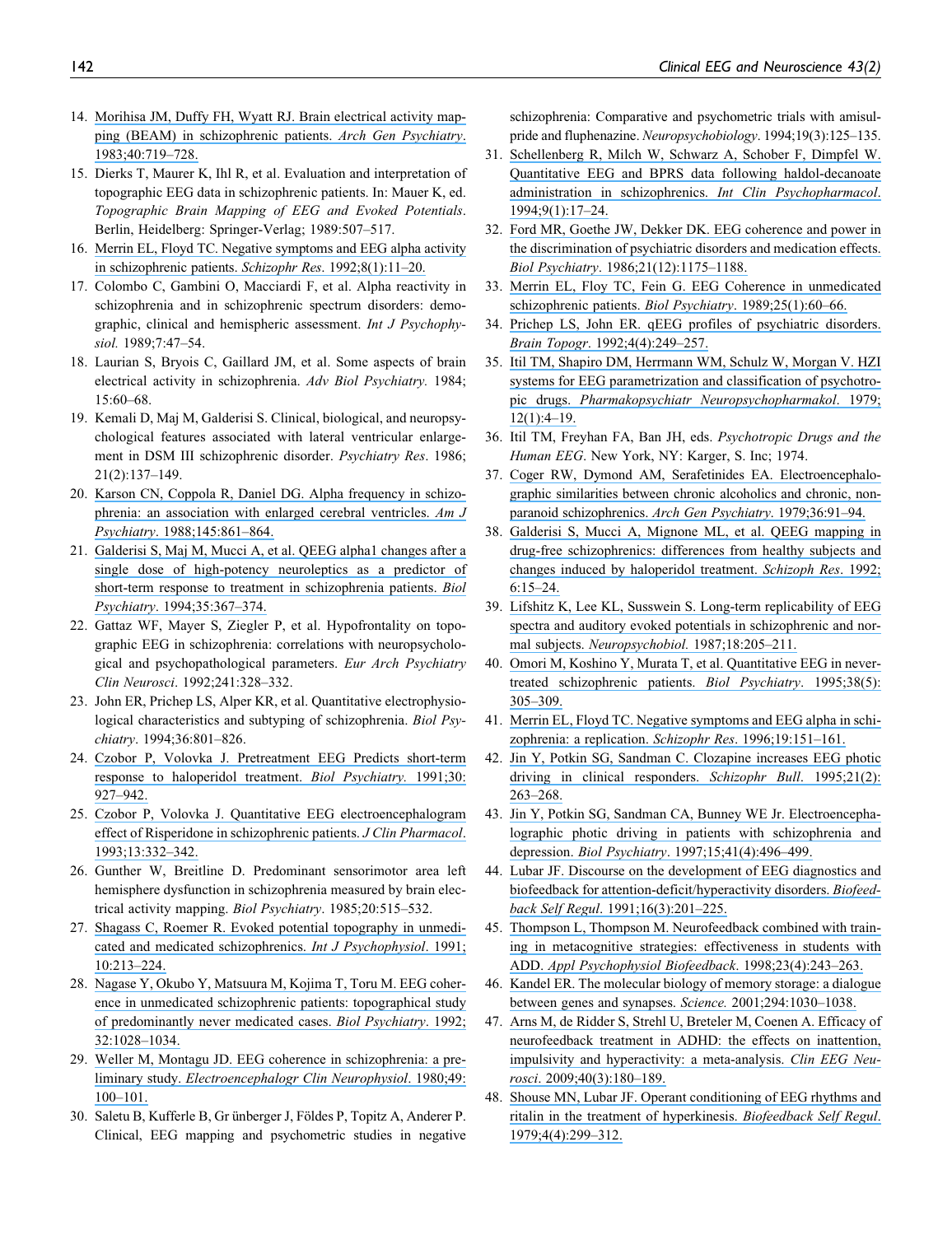- 49. [Shouse MN, Lubar JF. Physiological basis of hyperkinesis treated](https://www.researchgate.net/publication/22438517_Physiologic_basis_of_hyperkinesis_treated_with_methylphenidate?el=1_x_8&enrichId=rgreq-9034d0741eec4b69bf19e12dc3a74984-XXX&enrichSource=Y292ZXJQYWdlOzIyNzQwMTg3MjtBUzoxMDM0MjgwMTM0Mjg3NDFAMTQwMTY3MDU2ODMwNA==) with methylphenidate. Pediatrics[. 1978;62\(3\):343–351.](https://www.researchgate.net/publication/22438517_Physiologic_basis_of_hyperkinesis_treated_with_methylphenidate?el=1_x_8&enrichId=rgreq-9034d0741eec4b69bf19e12dc3a74984-XXX&enrichSource=Y292ZXJQYWdlOzIyNzQwMTg3MjtBUzoxMDM0MjgwMTM0Mjg3NDFAMTQwMTY3MDU2ODMwNA==)
- 50. Tan G, Thornby J, Hammond DC, et al. Meta-analysis of EEG biofeedback in treating epilepsy. Clin EEG Neurosci. 2009; 40(3):173–179.
- 51. [Othmer S, Othmer SF, Marks CS. EEG biofeedback training for](https://www.researchgate.net/publication/252060569_EEG_Biofeedback_Training_for_Attention_Deficit_Disorder_Specific_Learning_Disabilities_and_Associated_Conduct_Problems?el=1_x_8&enrichId=rgreq-9034d0741eec4b69bf19e12dc3a74984-XXX&enrichSource=Y292ZXJQYWdlOzIyNzQwMTg3MjtBUzoxMDM0MjgwMTM0Mjg3NDFAMTQwMTY3MDU2ODMwNA==) [attention deficit disorder, specific learning disabilities, and asso](https://www.researchgate.net/publication/252060569_EEG_Biofeedback_Training_for_Attention_Deficit_Disorder_Specific_Learning_Disabilities_and_Associated_Conduct_Problems?el=1_x_8&enrichId=rgreq-9034d0741eec4b69bf19e12dc3a74984-XXX&enrichSource=Y292ZXJQYWdlOzIyNzQwMTg3MjtBUzoxMDM0MjgwMTM0Mjg3NDFAMTQwMTY3MDU2ODMwNA==)ciated conduct problems. [J Biofeedback Soc California](https://www.researchgate.net/publication/252060569_EEG_Biofeedback_Training_for_Attention_Deficit_Disorder_Specific_Learning_Disabilities_and_Associated_Conduct_Problems?el=1_x_8&enrichId=rgreq-9034d0741eec4b69bf19e12dc3a74984-XXX&enrichSource=Y292ZXJQYWdlOzIyNzQwMTg3MjtBUzoxMDM0MjgwMTM0Mjg3NDFAMTQwMTY3MDU2ODMwNA==). 1992; [7\(4\):24–27.](https://www.researchgate.net/publication/252060569_EEG_Biofeedback_Training_for_Attention_Deficit_Disorder_Specific_Learning_Disabilities_and_Associated_Conduct_Problems?el=1_x_8&enrichId=rgreq-9034d0741eec4b69bf19e12dc3a74984-XXX&enrichSource=Y292ZXJQYWdlOzIyNzQwMTg3MjtBUzoxMDM0MjgwMTM0Mjg3NDFAMTQwMTY3MDU2ODMwNA==)
- 52. [Thornton KE, Carmody DP. Electroencephalogram biofeedback](https://www.researchgate.net/publication/8163424_Electroencephalogram_biofeedback_for_reading_disability_and_traumatic_brain_injury?el=1_x_8&enrichId=rgreq-9034d0741eec4b69bf19e12dc3a74984-XXX&enrichSource=Y292ZXJQYWdlOzIyNzQwMTg3MjtBUzoxMDM0MjgwMTM0Mjg3NDFAMTQwMTY3MDU2ODMwNA==) [for reading disability and traumatic brain injury.](https://www.researchgate.net/publication/8163424_Electroencephalogram_biofeedback_for_reading_disability_and_traumatic_brain_injury?el=1_x_8&enrichId=rgreq-9034d0741eec4b69bf19e12dc3a74984-XXX&enrichSource=Y292ZXJQYWdlOzIyNzQwMTg3MjtBUzoxMDM0MjgwMTM0Mjg3NDFAMTQwMTY3MDU2ODMwNA==) Child Adolesc Psychiatr Clin N Am[. 2005;14\(1\):137–162, vii. Review.](https://www.researchgate.net/publication/8163424_Electroencephalogram_biofeedback_for_reading_disability_and_traumatic_brain_injury?el=1_x_8&enrichId=rgreq-9034d0741eec4b69bf19e12dc3a74984-XXX&enrichSource=Y292ZXJQYWdlOzIyNzQwMTg3MjtBUzoxMDM0MjgwMTM0Mjg3NDFAMTQwMTY3MDU2ODMwNA==)
- 53. Fernandez T, Herrera W, Harmony T, et al. EEG and behavioral changes following neurofeedback treatment in learning disabled children. Clinical Electroecephalography. 2003; 34(3):145–150.
- 54. [Breteler MHM, Arns M, Peters S, Giepmans I, Verhoeven L.](https://www.researchgate.net/publication/26771124_Improvements_in_Spelling_after_QEEG-based_Neurofeedback_in_Dyslexia_A_Randomized_Controlled_Treatment_Study?el=1_x_8&enrichId=rgreq-9034d0741eec4b69bf19e12dc3a74984-XXX&enrichSource=Y292ZXJQYWdlOzIyNzQwMTg3MjtBUzoxMDM0MjgwMTM0Mjg3NDFAMTQwMTY3MDU2ODMwNA==) [Improvements in spelling after QEEG-based neurofeedback in](https://www.researchgate.net/publication/26771124_Improvements_in_Spelling_after_QEEG-based_Neurofeedback_in_Dyslexia_A_Randomized_Controlled_Treatment_Study?el=1_x_8&enrichId=rgreq-9034d0741eec4b69bf19e12dc3a74984-XXX&enrichSource=Y292ZXJQYWdlOzIyNzQwMTg3MjtBUzoxMDM0MjgwMTM0Mjg3NDFAMTQwMTY3MDU2ODMwNA==) [dyslexia: a randomized controlled treatment study.](https://www.researchgate.net/publication/26771124_Improvements_in_Spelling_after_QEEG-based_Neurofeedback_in_Dyslexia_A_Randomized_Controlled_Treatment_Study?el=1_x_8&enrichId=rgreq-9034d0741eec4b69bf19e12dc3a74984-XXX&enrichSource=Y292ZXJQYWdlOzIyNzQwMTg3MjtBUzoxMDM0MjgwMTM0Mjg3NDFAMTQwMTY3MDU2ODMwNA==) Appl Psychophysiol Biofeedback[. 2010;35\(1\):5–11.](https://www.researchgate.net/publication/26771124_Improvements_in_Spelling_after_QEEG-based_Neurofeedback_in_Dyslexia_A_Randomized_Controlled_Treatment_Study?el=1_x_8&enrichId=rgreq-9034d0741eec4b69bf19e12dc3a74984-XXX&enrichSource=Y292ZXJQYWdlOzIyNzQwMTg3MjtBUzoxMDM0MjgwMTM0Mjg3NDFAMTQwMTY3MDU2ODMwNA==)
- 55. Scott W, Kaiser D. Augmenting chemical dependency treatment with neurofeedback training. J Neurotherapy, 1998;3(1):66.
- 56. Trudeau DL. A review of the treatment of addictive disorders by EEG biofeedback. Clin Electroencephalogr. 2000;31(1):13–26.
- 57. Scott WC, Brod TM, Sideroff S, Kaiser D, Saga M. Type-specific EEG biofeedback improves residential substance abuse treatment. Presented at the American Psychiatric Association Annual Meeting; 2002. http://eegbiofeedback.com/research.html. Accessed June 19, 2010.
- 58. Baehr E, Rosenfeld JP, Baehr R. The clinical use of an alpha symmetry protocol in the neurofeedback treatment of depression: two case studies. J Neurotherapy. 1997;2(3):10–23.
- 59. [Baehr E, Rosenfeld JP, Baehr R. The clinical use of an alpha](https://www.researchgate.net/publication/241747326_The_Clinical_Use_of_An_Alpha_Asymmetry_Protocol_in_the_Neurofeedback_Treatment_of_Depression?el=1_x_8&enrichId=rgreq-9034d0741eec4b69bf19e12dc3a74984-XXX&enrichSource=Y292ZXJQYWdlOzIyNzQwMTg3MjtBUzoxMDM0MjgwMTM0Mjg3NDFAMTQwMTY3MDU2ODMwNA==) [symmetry protocol in the neurofeedback treatment of depression:](https://www.researchgate.net/publication/241747326_The_Clinical_Use_of_An_Alpha_Asymmetry_Protocol_in_the_Neurofeedback_Treatment_of_Depression?el=1_x_8&enrichId=rgreq-9034d0741eec4b69bf19e12dc3a74984-XXX&enrichSource=Y292ZXJQYWdlOzIyNzQwMTg3MjtBUzoxMDM0MjgwMTM0Mjg3NDFAMTQwMTY3MDU2ODMwNA==) [follow-up study one to five years post therapy.](https://www.researchgate.net/publication/241747326_The_Clinical_Use_of_An_Alpha_Asymmetry_Protocol_in_the_Neurofeedback_Treatment_of_Depression?el=1_x_8&enrichId=rgreq-9034d0741eec4b69bf19e12dc3a74984-XXX&enrichSource=Y292ZXJQYWdlOzIyNzQwMTg3MjtBUzoxMDM0MjgwMTM0Mjg3NDFAMTQwMTY3MDU2ODMwNA==) J Neurotherapy. [2001;4\(4\):11–18.](https://www.researchgate.net/publication/241747326_The_Clinical_Use_of_An_Alpha_Asymmetry_Protocol_in_the_Neurofeedback_Treatment_of_Depression?el=1_x_8&enrichId=rgreq-9034d0741eec4b69bf19e12dc3a74984-XXX&enrichSource=Y292ZXJQYWdlOzIyNzQwMTg3MjtBUzoxMDM0MjgwMTM0Mjg3NDFAMTQwMTY3MDU2ODMwNA==)
- 60. [Rosenfeld JP. An EEG biofeedback protocol for affective disor](https://www.researchgate.net/publication/12676827_An_EEG_Biofeedback_Protocol_for_Affective_Disorders?el=1_x_8&enrichId=rgreq-9034d0741eec4b69bf19e12dc3a74984-XXX&enrichSource=Y292ZXJQYWdlOzIyNzQwMTg3MjtBUzoxMDM0MjgwMTM0Mjg3NDFAMTQwMTY3MDU2ODMwNA==)ders. [Clin Electroencephalogr](https://www.researchgate.net/publication/12676827_An_EEG_Biofeedback_Protocol_for_Affective_Disorders?el=1_x_8&enrichId=rgreq-9034d0741eec4b69bf19e12dc3a74984-XXX&enrichSource=Y292ZXJQYWdlOzIyNzQwMTg3MjtBUzoxMDM0MjgwMTM0Mjg3NDFAMTQwMTY3MDU2ODMwNA==). 2000;31(1):7–12.
- 61. [Hammond DC. Neurofeedback with anxiety and affective disor](https://www.researchgate.net/publication/8163422_Neurofeedback_with_anxiety_and_affective_disorders?el=1_x_8&enrichId=rgreq-9034d0741eec4b69bf19e12dc3a74984-XXX&enrichSource=Y292ZXJQYWdlOzIyNzQwMTg3MjtBUzoxMDM0MjgwMTM0Mjg3NDFAMTQwMTY3MDU2ODMwNA==)ders. [Child Adolesc Psychiatr Clin N Am](https://www.researchgate.net/publication/8163422_Neurofeedback_with_anxiety_and_affective_disorders?el=1_x_8&enrichId=rgreq-9034d0741eec4b69bf19e12dc3a74984-XXX&enrichSource=Y292ZXJQYWdlOzIyNzQwMTg3MjtBUzoxMDM0MjgwMTM0Mjg3NDFAMTQwMTY3MDU2ODMwNA==) 2005;14(1):105–123, vii.
- 62. [Raymond J, Varney C, Parkinson LA, Gruzelier JH. The effects of](https://www.researchgate.net/publication/7915416_The_effects_of_alphatheta_neurofeedback_on_personality_and_mood?el=1_x_8&enrichId=rgreq-9034d0741eec4b69bf19e12dc3a74984-XXX&enrichSource=Y292ZXJQYWdlOzIyNzQwMTg3MjtBUzoxMDM0MjgwMTM0Mjg3NDFAMTQwMTY3MDU2ODMwNA==) [alpha/theta neurofeedback on personality and mood.](https://www.researchgate.net/publication/7915416_The_effects_of_alphatheta_neurofeedback_on_personality_and_mood?el=1_x_8&enrichId=rgreq-9034d0741eec4b69bf19e12dc3a74984-XXX&enrichSource=Y292ZXJQYWdlOzIyNzQwMTg3MjtBUzoxMDM0MjgwMTM0Mjg3NDFAMTQwMTY3MDU2ODMwNA==) Cogn Brain Res. [2005;23\(2-3\):287–292.](https://www.researchgate.net/publication/7915416_The_effects_of_alphatheta_neurofeedback_on_personality_and_mood?el=1_x_8&enrichId=rgreq-9034d0741eec4b69bf19e12dc3a74984-XXX&enrichSource=Y292ZXJQYWdlOzIyNzQwMTg3MjtBUzoxMDM0MjgwMTM0Mjg3NDFAMTQwMTY3MDU2ODMwNA==)
- 63. [Surmeli T, Ertem A. QEEG guided neurofeedback therapy in](https://www.researchgate.net/publication/24193215_QEEG_Guided_Neurofeedback_Therapy_in_Personality_Disorders_13_Case_Studies?el=1_x_8&enrichId=rgreq-9034d0741eec4b69bf19e12dc3a74984-XXX&enrichSource=Y292ZXJQYWdlOzIyNzQwMTg3MjtBUzoxMDM0MjgwMTM0Mjg3NDFAMTQwMTY3MDU2ODMwNA==) [personality disorders: 13 case studies.](https://www.researchgate.net/publication/24193215_QEEG_Guided_Neurofeedback_Therapy_in_Personality_Disorders_13_Case_Studies?el=1_x_8&enrichId=rgreq-9034d0741eec4b69bf19e12dc3a74984-XXX&enrichSource=Y292ZXJQYWdlOzIyNzQwMTg3MjtBUzoxMDM0MjgwMTM0Mjg3NDFAMTQwMTY3MDU2ODMwNA==) Clin EEG Neurosci. 2009; [40\(1\):5–10.](https://www.researchgate.net/publication/24193215_QEEG_Guided_Neurofeedback_Therapy_in_Personality_Disorders_13_Case_Studies?el=1_x_8&enrichId=rgreq-9034d0741eec4b69bf19e12dc3a74984-XXX&enrichSource=Y292ZXJQYWdlOzIyNzQwMTg3MjtBUzoxMDM0MjgwMTM0Mjg3NDFAMTQwMTY3MDU2ODMwNA==)
- 64. [Sterman MB. Physiological origins and functional correlates of](https://www.researchgate.net/publication/225427641_Physiological_Origins_and_Functional_Correlates_of_EEG_Rhythmic_Activities_Implications_for_Self-Regulation?el=1_x_8&enrichId=rgreq-9034d0741eec4b69bf19e12dc3a74984-XXX&enrichSource=Y292ZXJQYWdlOzIyNzQwMTg3MjtBUzoxMDM0MjgwMTM0Mjg3NDFAMTQwMTY3MDU2ODMwNA==) [EEG rhythmic activities: implications for self-regulation.](https://www.researchgate.net/publication/225427641_Physiological_Origins_and_Functional_Correlates_of_EEG_Rhythmic_Activities_Implications_for_Self-Regulation?el=1_x_8&enrichId=rgreq-9034d0741eec4b69bf19e12dc3a74984-XXX&enrichSource=Y292ZXJQYWdlOzIyNzQwMTg3MjtBUzoxMDM0MjgwMTM0Mjg3NDFAMTQwMTY3MDU2ODMwNA==) [Biofeedback Self Regul](https://www.researchgate.net/publication/225427641_Physiological_Origins_and_Functional_Correlates_of_EEG_Rhythmic_Activities_Implications_for_Self-Regulation?el=1_x_8&enrichId=rgreq-9034d0741eec4b69bf19e12dc3a74984-XXX&enrichSource=Y292ZXJQYWdlOzIyNzQwMTg3MjtBUzoxMDM0MjgwMTM0Mjg3NDFAMTQwMTY3MDU2ODMwNA==). 1996;21(1):3–33.
- 65. Thatcher RW. Normative EEG databases and Biofeedback. J Neurotherapy. 1998;2(4):8–39.
- 66. [Thatcher RW. EEG operant conditioning \(biofeedback\) and trau](https://www.researchgate.net/publication/200025206_EEG_Operant_Conditioning_Biofeedback_and_Traumatic_Brain_Injury?el=1_x_8&enrichId=rgreq-9034d0741eec4b69bf19e12dc3a74984-XXX&enrichSource=Y292ZXJQYWdlOzIyNzQwMTg3MjtBUzoxMDM0MjgwMTM0Mjg3NDFAMTQwMTY3MDU2ODMwNA==)matic brain injury. [Clin Electroencephalogr](https://www.researchgate.net/publication/200025206_EEG_Operant_Conditioning_Biofeedback_and_Traumatic_Brain_Injury?el=1_x_8&enrichId=rgreq-9034d0741eec4b69bf19e12dc3a74984-XXX&enrichSource=Y292ZXJQYWdlOzIyNzQwMTg3MjtBUzoxMDM0MjgwMTM0Mjg3NDFAMTQwMTY3MDU2ODMwNA==). 2000 Jan;31(1):38–44.
- 67. [Duff J. The usefulness of QEEG and neurotherapy in the assess](https://www.researchgate.net/publication/8222613_The_Usefulness_of_Quantitative_EEG_QEEG_and_Neurotherapy_in_the_Assessment_and_Treatment_of_Post-Concussion_Syndrome?el=1_x_8&enrichId=rgreq-9034d0741eec4b69bf19e12dc3a74984-XXX&enrichSource=Y292ZXJQYWdlOzIyNzQwMTg3MjtBUzoxMDM0MjgwMTM0Mjg3NDFAMTQwMTY3MDU2ODMwNA==)[ment and treatment of post-concussion syndrome.](https://www.researchgate.net/publication/8222613_The_Usefulness_of_Quantitative_EEG_QEEG_and_Neurotherapy_in_the_Assessment_and_Treatment_of_Post-Concussion_Syndrome?el=1_x_8&enrichId=rgreq-9034d0741eec4b69bf19e12dc3a74984-XXX&enrichSource=Y292ZXJQYWdlOzIyNzQwMTg3MjtBUzoxMDM0MjgwMTM0Mjg3NDFAMTQwMTY3MDU2ODMwNA==) Clin EEG Neurosci[. 2004;35\(4\).](https://www.researchgate.net/publication/8222613_The_Usefulness_of_Quantitative_EEG_QEEG_and_Neurotherapy_in_the_Assessment_and_Treatment_of_Post-Concussion_Syndrome?el=1_x_8&enrichId=rgreq-9034d0741eec4b69bf19e12dc3a74984-XXX&enrichSource=Y292ZXJQYWdlOzIyNzQwMTg3MjtBUzoxMDM0MjgwMTM0Mjg3NDFAMTQwMTY3MDU2ODMwNA==)
- 68. Surmeli T, Ertem A. Efficacy of QEEG and neurofeedback in the assessment and treatment of post concussive syndrome: 24 Cases. Oral Presentation, ISNR Meeting; 2007.
- 69. [Schneider F, Rockstroh B, Heimann H, et al. Self-regulation of](https://www.researchgate.net/publication/21639199_Self-regulation_of_slow_cortical_potentials_in_psychiatric_patients_depression?el=1_x_8&enrichId=rgreq-9034d0741eec4b69bf19e12dc3a74984-XXX&enrichSource=Y292ZXJQYWdlOzIyNzQwMTg3MjtBUzoxMDM0MjgwMTM0Mjg3NDFAMTQwMTY3MDU2ODMwNA==) [slow cortical potentials in psychiatric patients: schizophrenia.](https://www.researchgate.net/publication/21639199_Self-regulation_of_slow_cortical_potentials_in_psychiatric_patients_depression?el=1_x_8&enrichId=rgreq-9034d0741eec4b69bf19e12dc3a74984-XXX&enrichSource=Y292ZXJQYWdlOzIyNzQwMTg3MjtBUzoxMDM0MjgwMTM0Mjg3NDFAMTQwMTY3MDU2ODMwNA==) [Biofeedback Self Regul](https://www.researchgate.net/publication/21639199_Self-regulation_of_slow_cortical_potentials_in_psychiatric_patients_depression?el=1_x_8&enrichId=rgreq-9034d0741eec4b69bf19e12dc3a74984-XXX&enrichSource=Y292ZXJQYWdlOzIyNzQwMTg3MjtBUzoxMDM0MjgwMTM0Mjg3NDFAMTQwMTY3MDU2ODMwNA==). 1992;17(4):277–292.
- 70. [Gruzelier J, Hardman E, Wild J, Zaman R. Learned control of](https://www.researchgate.net/publication/51356277_Learned_control_of_slow_potential_interhemispheric_asymmetry_in_schizophrenia?el=1_x_8&enrichId=rgreq-9034d0741eec4b69bf19e12dc3a74984-XXX&enrichSource=Y292ZXJQYWdlOzIyNzQwMTg3MjtBUzoxMDM0MjgwMTM0Mjg3NDFAMTQwMTY3MDU2ODMwNA==) [slow potential interhemispheric asymmetry in schizophrenia.](https://www.researchgate.net/publication/51356277_Learned_control_of_slow_potential_interhemispheric_asymmetry_in_schizophrenia?el=1_x_8&enrichId=rgreq-9034d0741eec4b69bf19e12dc3a74984-XXX&enrichSource=Y292ZXJQYWdlOzIyNzQwMTg3MjtBUzoxMDM0MjgwMTM0Mjg3NDFAMTQwMTY3MDU2ODMwNA==) Int J Psychophysiol[. 1999;34\(3\):341–348.](https://www.researchgate.net/publication/51356277_Learned_control_of_slow_potential_interhemispheric_asymmetry_in_schizophrenia?el=1_x_8&enrichId=rgreq-9034d0741eec4b69bf19e12dc3a74984-XXX&enrichSource=Y292ZXJQYWdlOzIyNzQwMTg3MjtBUzoxMDM0MjgwMTM0Mjg3NDFAMTQwMTY3MDU2ODMwNA==)
- 71. [Gruzelier J. Self regulation of electrocortical activity in schizo](https://www.researchgate.net/publication/12676829_Self_Regulation_of_Electrocortical_Activity_in_Schizophrenia_and_Schizotypy_A_Review?el=1_x_8&enrichId=rgreq-9034d0741eec4b69bf19e12dc3a74984-XXX&enrichSource=Y292ZXJQYWdlOzIyNzQwMTg3MjtBUzoxMDM0MjgwMTM0Mjg3NDFAMTQwMTY3MDU2ODMwNA==)[phrenia and schizotypy: a review.](https://www.researchgate.net/publication/12676829_Self_Regulation_of_Electrocortical_Activity_in_Schizophrenia_and_Schizotypy_A_Review?el=1_x_8&enrichId=rgreq-9034d0741eec4b69bf19e12dc3a74984-XXX&enrichSource=Y292ZXJQYWdlOzIyNzQwMTg3MjtBUzoxMDM0MjgwMTM0Mjg3NDFAMTQwMTY3MDU2ODMwNA==) Clin Electroencephalogr. [2000;31\(1\):23–29. Review.](https://www.researchgate.net/publication/12676829_Self_Regulation_of_Electrocortical_Activity_in_Schizophrenia_and_Schizotypy_A_Review?el=1_x_8&enrichId=rgreq-9034d0741eec4b69bf19e12dc3a74984-XXX&enrichSource=Y292ZXJQYWdlOzIyNzQwMTg3MjtBUzoxMDM0MjgwMTM0Mjg3NDFAMTQwMTY3MDU2ODMwNA==)
- 72. [Cortoos A, Verstraeten E, Cluydts R. Neurophysiological aspects](https://www.researchgate.net/publication/6977714_Neurophysiological_aspects_of_primary_insomnia_Implications_for_its_treatment?el=1_x_8&enrichId=rgreq-9034d0741eec4b69bf19e12dc3a74984-XXX&enrichSource=Y292ZXJQYWdlOzIyNzQwMTg3MjtBUzoxMDM0MjgwMTM0Mjg3NDFAMTQwMTY3MDU2ODMwNA==) [of primary insomnia: implications for its treatment.](https://www.researchgate.net/publication/6977714_Neurophysiological_aspects_of_primary_insomnia_Implications_for_its_treatment?el=1_x_8&enrichId=rgreq-9034d0741eec4b69bf19e12dc3a74984-XXX&enrichSource=Y292ZXJQYWdlOzIyNzQwMTg3MjtBUzoxMDM0MjgwMTM0Mjg3NDFAMTQwMTY3MDU2ODMwNA==) Sleep Med Rev[. 2006;10\(4\):255–266. Epub June 27, 2006.](https://www.researchgate.net/publication/6977714_Neurophysiological_aspects_of_primary_insomnia_Implications_for_its_treatment?el=1_x_8&enrichId=rgreq-9034d0741eec4b69bf19e12dc3a74984-XXX&enrichSource=Y292ZXJQYWdlOzIyNzQwMTg3MjtBUzoxMDM0MjgwMTM0Mjg3NDFAMTQwMTY3MDU2ODMwNA==)
- 73. Von Hilsheimer G, Quirk DA. Using biofeedback to treat the untreatable. 1998;http://www.drbiofeedback.com/sections/library/ articles/untreatable.html. Accessed June 15, 2010.
- 74. [Schwartz MS, Pharr OM, Coursey RD. The use of and utility of](https://www.researchgate.net/publication/20557928_The_use_and_utility_of_EMG_biofeedback_with_chronic_schizophrenic_patients?el=1_x_8&enrichId=rgreq-9034d0741eec4b69bf19e12dc3a74984-XXX&enrichSource=Y292ZXJQYWdlOzIyNzQwMTg3MjtBUzoxMDM0MjgwMTM0Mjg3NDFAMTQwMTY3MDU2ODMwNA==) [EMG biofeedback with chronic schizophrenic patients.](https://www.researchgate.net/publication/20557928_The_use_and_utility_of_EMG_biofeedback_with_chronic_schizophrenic_patients?el=1_x_8&enrichId=rgreq-9034d0741eec4b69bf19e12dc3a74984-XXX&enrichSource=Y292ZXJQYWdlOzIyNzQwMTg3MjtBUzoxMDM0MjgwMTM0Mjg3NDFAMTQwMTY3MDU2ODMwNA==) Biofeedback Self Regul[. 1989;143:229–245.](https://www.researchgate.net/publication/20557928_The_use_and_utility_of_EMG_biofeedback_with_chronic_schizophrenic_patients?el=1_x_8&enrichId=rgreq-9034d0741eec4b69bf19e12dc3a74984-XXX&enrichSource=Y292ZXJQYWdlOzIyNzQwMTg3MjtBUzoxMDM0MjgwMTM0Mjg3NDFAMTQwMTY3MDU2ODMwNA==)
- 75. [Schwartz MS. Biofeedback: A Practitioner's Guide 2nd ed. 1995;](https://www.researchgate.net/publication/36820669_Biofeedback_A_Practitioner) [Guilford Press, New York.](https://www.researchgate.net/publication/36820669_Biofeedback_A_Practitioner)
- 76. Hoffman RE, Hawkins KA, Gueorguieva R, et al. Transcranial magnetic stimulation of left temporoparietal cortex and medication-resistant auditory hallucinations. Arch Gen Psychiatry. 2003;60(1):49–56.
- 77. d'Alfonso AA, Aleman A, Kessels RP, et al. Transcranial magnetic stimulation of left auditory cortex in patients with schizophrenia: effects on hallucinations and neurocognition. J Neuropsychiat Clin Neurosci. 2002;14(1):77–79.
- 78. [Rollnik JD, Huber TJ, Mogk H, et al. High frequency repetitive](https://www.researchgate.net/publication/12137691_High_frequency_repetitive_transcranial_magnetic_stimulation_rTMS_of_the_dorsolateral_prefrontal_cortex_in_schizophrenic_patients?el=1_x_8&enrichId=rgreq-9034d0741eec4b69bf19e12dc3a74984-XXX&enrichSource=Y292ZXJQYWdlOzIyNzQwMTg3MjtBUzoxMDM0MjgwMTM0Mjg3NDFAMTQwMTY3MDU2ODMwNA==) [transcranial magnetic stimulation \(rTMS\) of the dorsolateral pre](https://www.researchgate.net/publication/12137691_High_frequency_repetitive_transcranial_magnetic_stimulation_rTMS_of_the_dorsolateral_prefrontal_cortex_in_schizophrenic_patients?el=1_x_8&enrichId=rgreq-9034d0741eec4b69bf19e12dc3a74984-XXX&enrichSource=Y292ZXJQYWdlOzIyNzQwMTg3MjtBUzoxMDM0MjgwMTM0Mjg3NDFAMTQwMTY3MDU2ODMwNA==)[frontal cortex in schizophrenic patients.](https://www.researchgate.net/publication/12137691_High_frequency_repetitive_transcranial_magnetic_stimulation_rTMS_of_the_dorsolateral_prefrontal_cortex_in_schizophrenic_patients?el=1_x_8&enrichId=rgreq-9034d0741eec4b69bf19e12dc3a74984-XXX&enrichSource=Y292ZXJQYWdlOzIyNzQwMTg3MjtBUzoxMDM0MjgwMTM0Mjg3NDFAMTQwMTY3MDU2ODMwNA==) Neuroreport. 2000; [11\(18\):4013–4015.](https://www.researchgate.net/publication/12137691_High_frequency_repetitive_transcranial_magnetic_stimulation_rTMS_of_the_dorsolateral_prefrontal_cortex_in_schizophrenic_patients?el=1_x_8&enrichId=rgreq-9034d0741eec4b69bf19e12dc3a74984-XXX&enrichSource=Y292ZXJQYWdlOzIyNzQwMTg3MjtBUzoxMDM0MjgwMTM0Mjg3NDFAMTQwMTY3MDU2ODMwNA==)
- 79. [Choi SW, Chi SE, Chung SY, Kim JW, Ahn CY, Kim HT. Is alpha](https://www.researchgate.net/publication/47729550_Is_Alpha_Wave_Neurofeedback_Effective_with_Randomized_Clinical_Trials_in_Depression_A_Pilot_Study?el=1_x_8&enrichId=rgreq-9034d0741eec4b69bf19e12dc3a74984-XXX&enrichSource=Y292ZXJQYWdlOzIyNzQwMTg3MjtBUzoxMDM0MjgwMTM0Mjg3NDFAMTQwMTY3MDU2ODMwNA==) [wave neurofeedback effective with randomized clinical trials in](https://www.researchgate.net/publication/47729550_Is_Alpha_Wave_Neurofeedback_Effective_with_Randomized_Clinical_Trials_in_Depression_A_Pilot_Study?el=1_x_8&enrichId=rgreq-9034d0741eec4b69bf19e12dc3a74984-XXX&enrichSource=Y292ZXJQYWdlOzIyNzQwMTg3MjtBUzoxMDM0MjgwMTM0Mjg3NDFAMTQwMTY3MDU2ODMwNA==) [depression? A pilot study.](https://www.researchgate.net/publication/47729550_Is_Alpha_Wave_Neurofeedback_Effective_with_Randomized_Clinical_Trials_in_Depression_A_Pilot_Study?el=1_x_8&enrichId=rgreq-9034d0741eec4b69bf19e12dc3a74984-XXX&enrichSource=Y292ZXJQYWdlOzIyNzQwMTg3MjtBUzoxMDM0MjgwMTM0Mjg3NDFAMTQwMTY3MDU2ODMwNA==) Neuropsychobiology. 2011;63:43–51.
- 80. Prischep LS, John ER. Neurometrics: Clinical applications. In: Lopes da Silva FH, Storm van Leeuwen W, Remond A, Eds., Clinical Applications of Computer Analysis of EEG and other Neurophysiological Variables. Handbook of Electroencephalo and Clinical Neurophysiology. Vol 2. Amsterdam, The Netherlands: Elsevier; 1986:153–170.
- 81. Fisher S. FPO<sub>2</sub> and the regulation of fear. ISNR  $J$  Newsletter. 2006;15:117.
- 82. [Radulescu AR, Rubin D, Strey HH, Mujica-Parodi LR. Power](https://www.researchgate.net/publication/51122352_Power_spectrum_scale_invariance_identifies_prefrontal_dysregulation_in_paranoid_schizophrenia?el=1_x_8&enrichId=rgreq-9034d0741eec4b69bf19e12dc3a74984-XXX&enrichSource=Y292ZXJQYWdlOzIyNzQwMTg3MjtBUzoxMDM0MjgwMTM0Mjg3NDFAMTQwMTY3MDU2ODMwNA==) [spectrum scale invariance identifies prefrontal dysregulation in](https://www.researchgate.net/publication/51122352_Power_spectrum_scale_invariance_identifies_prefrontal_dysregulation_in_paranoid_schizophrenia?el=1_x_8&enrichId=rgreq-9034d0741eec4b69bf19e12dc3a74984-XXX&enrichSource=Y292ZXJQYWdlOzIyNzQwMTg3MjtBUzoxMDM0MjgwMTM0Mjg3NDFAMTQwMTY3MDU2ODMwNA==) [paranoid schizophrenia.](https://www.researchgate.net/publication/51122352_Power_spectrum_scale_invariance_identifies_prefrontal_dysregulation_in_paranoid_schizophrenia?el=1_x_8&enrichId=rgreq-9034d0741eec4b69bf19e12dc3a74984-XXX&enrichSource=Y292ZXJQYWdlOzIyNzQwMTg3MjtBUzoxMDM0MjgwMTM0Mjg3NDFAMTQwMTY3MDU2ODMwNA==) Human Brain Mapping. 2011;May 12. [doi: 10.1002/hbm.21309. \[Epub ahead of print\]](https://www.researchgate.net/publication/51122352_Power_spectrum_scale_invariance_identifies_prefrontal_dysregulation_in_paranoid_schizophrenia?el=1_x_8&enrichId=rgreq-9034d0741eec4b69bf19e12dc3a74984-XXX&enrichSource=Y292ZXJQYWdlOzIyNzQwMTg3MjtBUzoxMDM0MjgwMTM0Mjg3NDFAMTQwMTY3MDU2ODMwNA==)
- 83. [Dean B, Keriakous D, Scarr E, Thomas EA. Gene expression pro](https://www.researchgate.net/publication/6364593_Gene_Expression_Profiling_in_Brodmann)[filing in Brodmann's area 46 from subjects with schizophrenia.](https://www.researchgate.net/publication/6364593_Gene_Expression_Profiling_in_Brodmann) [Australian New Zealand J Psychiatry](https://www.researchgate.net/publication/6364593_Gene_Expression_Profiling_in_Brodmann). 2007; 41:4:308-320.
- 84. [Williams LM, Das P, Harris AW, et al. Dysregulation of arousal](https://www.researchgate.net/publication/286795400_Dysregulation_of_arousal_and_amygdala-prefrontal_systems_in_paranoid_schizophrenia?el=1_x_8&enrichId=rgreq-9034d0741eec4b69bf19e12dc3a74984-XXX&enrichSource=Y292ZXJQYWdlOzIyNzQwMTg3MjtBUzoxMDM0MjgwMTM0Mjg3NDFAMTQwMTY3MDU2ODMwNA==) [and amygdala-prefrontal systems in paranoid schizophrenia.](https://www.researchgate.net/publication/286795400_Dysregulation_of_arousal_and_amygdala-prefrontal_systems_in_paranoid_schizophrenia?el=1_x_8&enrichId=rgreq-9034d0741eec4b69bf19e12dc3a74984-XXX&enrichSource=Y292ZXJQYWdlOzIyNzQwMTg3MjtBUzoxMDM0MjgwMTM0Mjg3NDFAMTQwMTY3MDU2ODMwNA==) Am J Psychiatry[. 2004;161:480–489.](https://www.researchgate.net/publication/286795400_Dysregulation_of_arousal_and_amygdala-prefrontal_systems_in_paranoid_schizophrenia?el=1_x_8&enrichId=rgreq-9034d0741eec4b69bf19e12dc3a74984-XXX&enrichSource=Y292ZXJQYWdlOzIyNzQwMTg3MjtBUzoxMDM0MjgwMTM0Mjg3NDFAMTQwMTY3MDU2ODMwNA==)